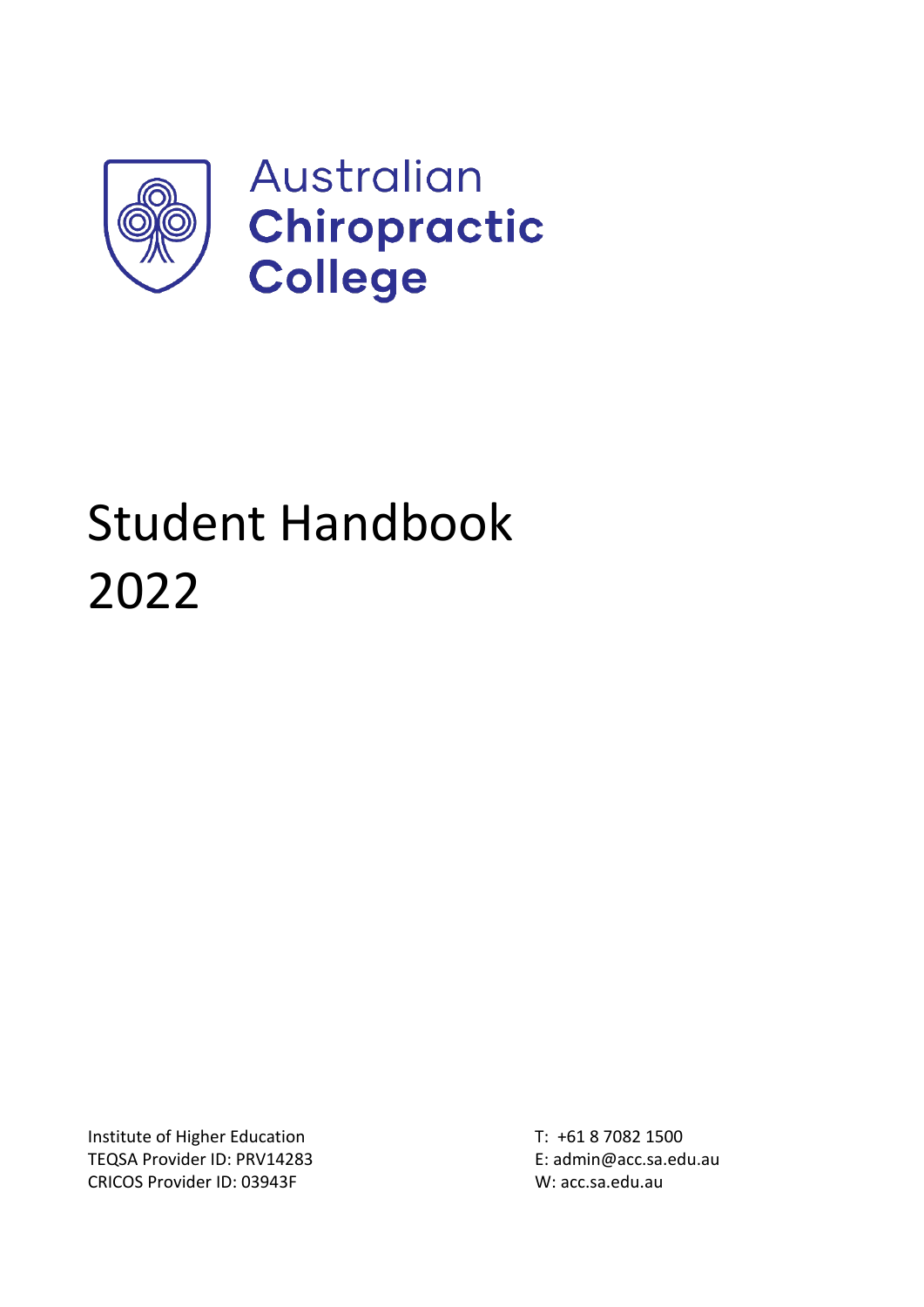# Contents

| $\mathbf{1}$   |     |                                                                         |  |  |
|----------------|-----|-------------------------------------------------------------------------|--|--|
| $\overline{2}$ |     |                                                                         |  |  |
|                | 2.1 |                                                                         |  |  |
|                | 2.2 |                                                                         |  |  |
| 3              |     |                                                                         |  |  |
|                | 3.1 |                                                                         |  |  |
|                | 3.2 |                                                                         |  |  |
|                | 3.3 |                                                                         |  |  |
|                | 3.4 |                                                                         |  |  |
|                | 3.5 |                                                                         |  |  |
|                | 3.6 |                                                                         |  |  |
|                | 3.7 |                                                                         |  |  |
| 4              |     |                                                                         |  |  |
|                | 4.1 |                                                                         |  |  |
|                | 4.2 |                                                                         |  |  |
|                | 4.3 |                                                                         |  |  |
|                | 4.4 |                                                                         |  |  |
|                | 4.5 |                                                                         |  |  |
| 5              |     |                                                                         |  |  |
|                | 5.1 |                                                                         |  |  |
|                | 5.2 |                                                                         |  |  |
|                | 5.3 |                                                                         |  |  |
|                | 5.4 |                                                                         |  |  |
|                | 5.5 |                                                                         |  |  |
|                | 5.6 |                                                                         |  |  |
|                | 5.7 |                                                                         |  |  |
|                | 5.8 |                                                                         |  |  |
|                | 5.9 |                                                                         |  |  |
| 6              |     |                                                                         |  |  |
|                | 6.1 |                                                                         |  |  |
|                | 6.2 |                                                                         |  |  |
|                | 6.3 |                                                                         |  |  |
|                | 6.4 |                                                                         |  |  |
|                | 6.5 |                                                                         |  |  |
|                | 6.6 |                                                                         |  |  |
|                | 6.7 | Student Management System (SMS) and Learning Management System (LMS) 22 |  |  |
|                | 6.8 |                                                                         |  |  |
|                | 6.9 |                                                                         |  |  |
| $\overline{7}$ |     |                                                                         |  |  |
|                | 7.1 |                                                                         |  |  |
|                | 7.2 |                                                                         |  |  |
|                | 7.3 |                                                                         |  |  |
| 8              |     |                                                                         |  |  |
|                | 8.1 |                                                                         |  |  |
|                |     |                                                                         |  |  |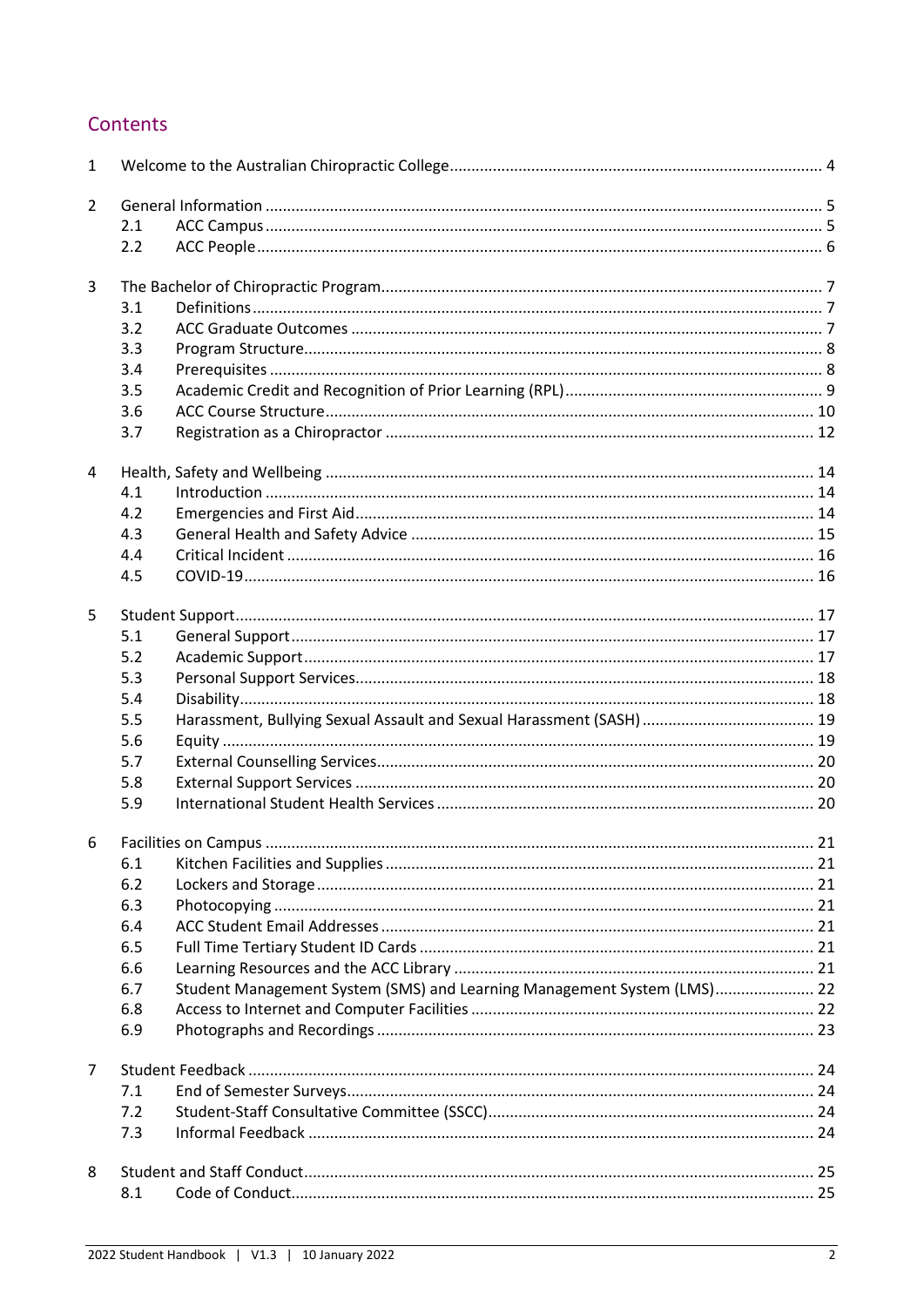|    | 8.2  |  |
|----|------|--|
|    | 8.3  |  |
| 9  |      |  |
|    | 9.1  |  |
|    | 9.2  |  |
|    | 9.3  |  |
|    | 9.4  |  |
|    | 9.5  |  |
| 10 |      |  |
|    | 10.1 |  |
|    | 10.2 |  |
|    | 10.3 |  |
|    | 10.4 |  |
| 11 |      |  |
|    | 11.1 |  |
|    | 11.2 |  |
|    | 11.3 |  |
|    | 11.4 |  |
|    | 11.5 |  |
|    | 11.6 |  |
|    | 11.7 |  |
|    | 11.8 |  |
| 12 |      |  |
|    | 12.1 |  |
|    | 12.2 |  |
|    | 12.3 |  |
|    | 12.4 |  |
|    | 12.5 |  |
|    | 12.6 |  |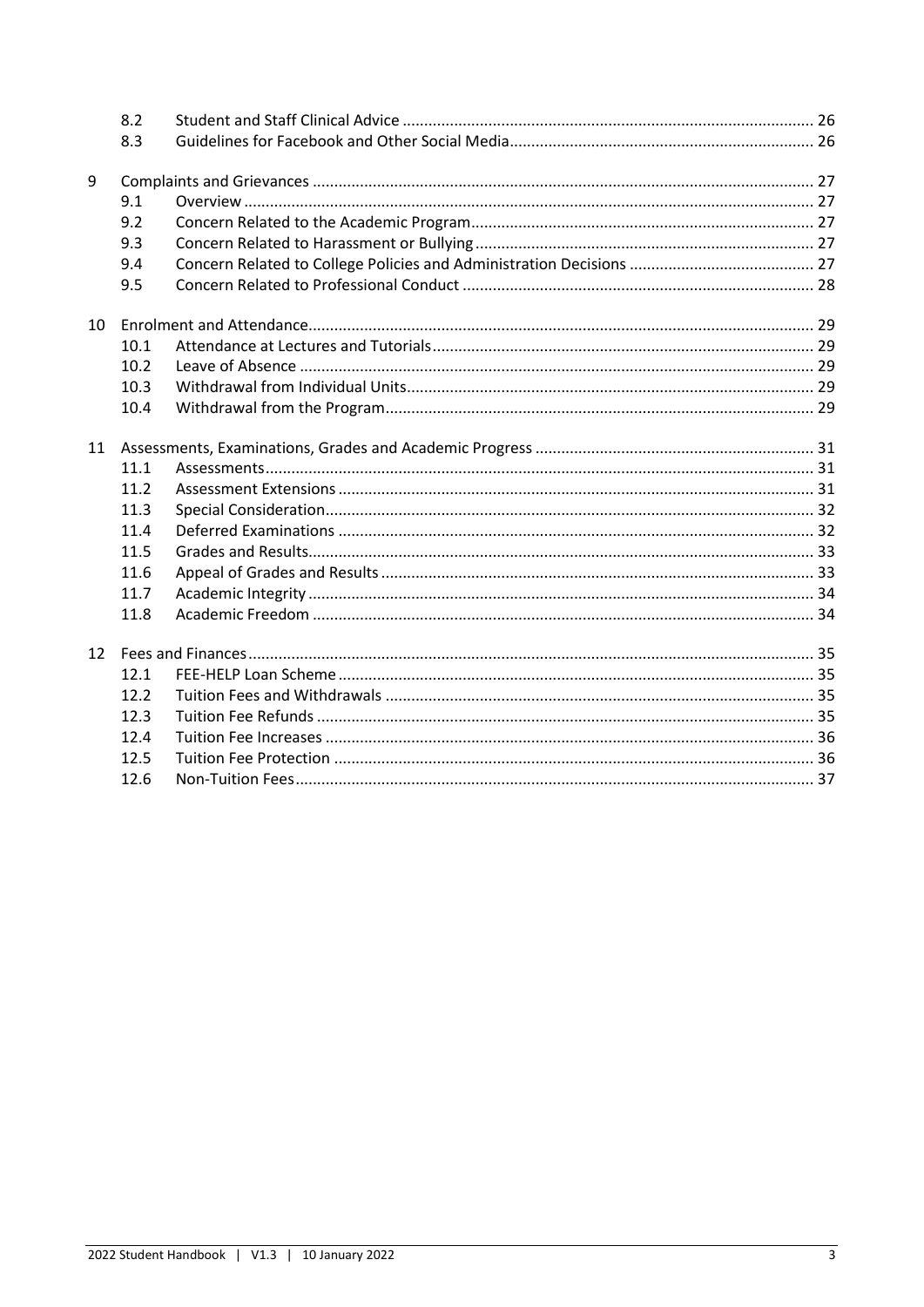# <span id="page-3-0"></span>1 Welcome to the Australian Chiropractic College

The purpose of the Australian Chiropractic College (ACC) Student Handbook is to guide you through all aspects and expectations of your chiropractic educational experience. The Handbook is a useful go-to guide for all aspects of college life and summarises the policies and processes that govern the program. It is updated each year and is valid for the academic year stated on the front cover. All commencing and continuing students are advised to be familiar with the policies and procedures it describes.

It is each student's responsibility to understand the policies and rules that guide their studies at the College. Students are assumed to have read the Handbook and to be familiar with College expectations.

The Handbook is oriented toward chiropractic practice. The ACC may update the student handbook at any time. Students are notified of the changes through the College email system. The Student Experience Manager is responsible for the content and for notifying students of changes. Any alterations or additions to the Handbook during the academic year will be updated on the ACC website.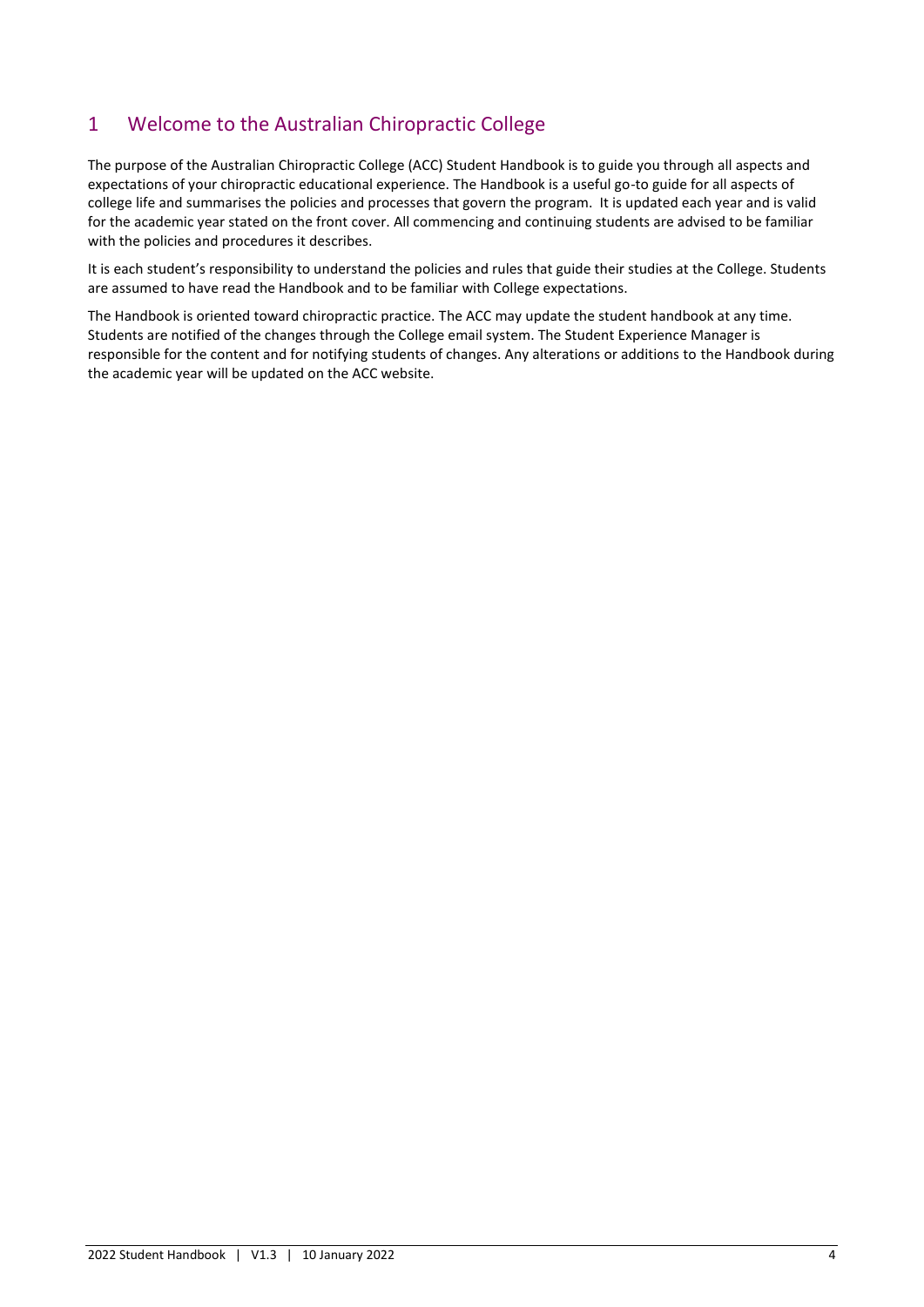# <span id="page-4-0"></span>2 General Information

## <span id="page-4-1"></span>2.1 ACC Campus

The ACC campus is in Dowie House, at 83 – 89 Currie Street, Adelaide. Opening hours are from 8.30am – 5pm, Monday to Friday. The campus is not open on weekends or public holidays unless a special event is in progress.

#### **Contact details**

| Website: | www.acc.sa.edu.au   |
|----------|---------------------|
| Email:   | admin@acc.sa.edu.au |
| Phone:   | (08) 7082 1500      |

Postal GPO Box 1709, Adelaide 5001

#### **Accessing Level 1 on Campus**

You can reach Level 1 at the campus via the lift between 8:15am and 5:00pm from Monday to Friday. Outside of these hours the lift will not stop at Level 1. ACC staff are issued with a swipe card to access the building and lift outside of office hours.

# **ACC Website**

#### The ACC website is [www.acc.sa.edu.au](http://www.acc.sa.edu.au/)

Please explore this website during your orientation and before the semester commences. The ACC website contains all the information you need, including admissions, program details and structure, policies and procedures, student support, student and campus life, career development, key dates, and the academic calendar and class schedules.

| <b>Item</b>                                                                        | <b>Website link</b>                             |
|------------------------------------------------------------------------------------|-------------------------------------------------|
| Bachelor of Chiropractic Course Structure                                          | acc.sa.edu.au/study-with-us/program-structure/  |
| Key Dates, 2022 Academic Calendar, Weekly Class<br>Timetable, and Schedule of Fees | https://acc.sa.edu.au/calendar-and-key-dates/   |
| <b>Policies</b>                                                                    | https://acc.sa.edu.au/policies/                 |
|                                                                                    | Please especially note the following.           |
|                                                                                    | Code of Conduct                                 |
|                                                                                    | <b>Health and Safety</b>                        |
|                                                                                    | <b>Academic Integrity</b>                       |
|                                                                                    | <b>Academic Progress</b>                        |
|                                                                                    | Assessment of Coursework (including extensions) |
|                                                                                    | Attendance                                      |
|                                                                                    | Grievance Management (Non-Academic)             |
|                                                                                    | Student Academic Appeals Procedure              |
|                                                                                    | <b>Student Loans and Fees Policy</b>            |
|                                                                                    | <b>Student Support</b>                          |
|                                                                                    | <b>Students at Risk</b>                         |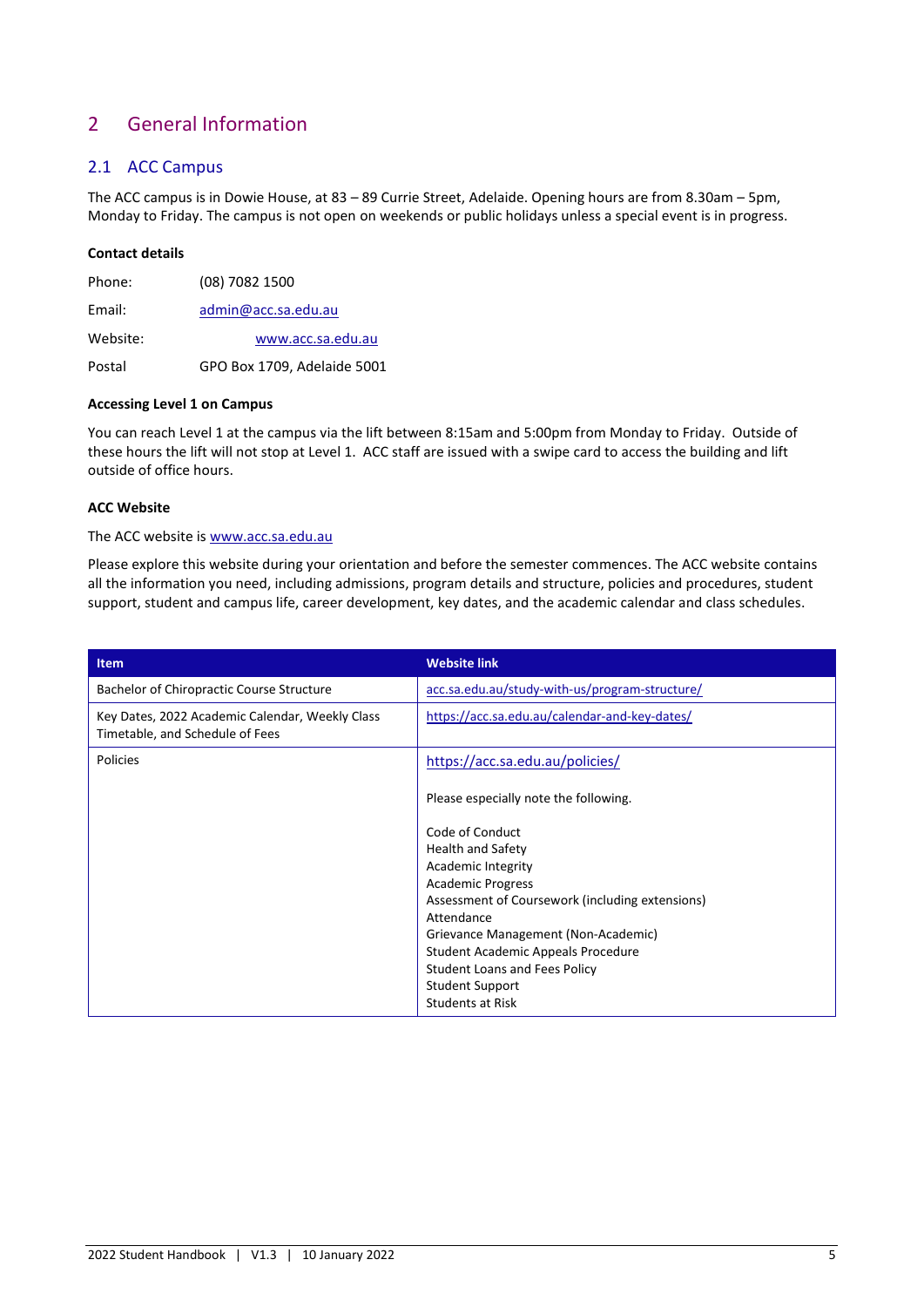# <span id="page-5-0"></span>2.2 ACC People

Who to contact and where to go for important information.

| <b>Who</b>                                                                                                         | <b>Assistance</b>                                                                                                                                                                          |
|--------------------------------------------------------------------------------------------------------------------|--------------------------------------------------------------------------------------------------------------------------------------------------------------------------------------------|
| <b>Administration &amp; Front Office</b><br>admin@acc.sa.edu.au                                                    | Assistance with admission, general course info, fees, FEE-HELP, student<br>cards, photocopying, IT support, wi-fi access, lost property, campus<br>supplies.                               |
| Daniela Calvario<br><b>Student Services Officer</b><br>daniela.calvario@acc.sa.edu.au                              | Initial point of contact and liaison person for all external course related<br>queries including study pathways and course applications.                                                   |
| Kerry Kingham<br><b>Student Experience Manager</b><br>kerry.kingham@acc.sa.edu.au                                  | Enrolment and study pathway advice, academic support, academic<br>counselling, disability support, timetables, results, policies and<br>procedures, grievances and your experience at ACC. |
| Personal Support Counsellor<br>Details provided at Orientation, on Moodle and<br>available from College reception. | If you require personal support for non-academic issues that are<br>affecting your ability to study, ACC provides support via an external<br>counsellor.                                   |
| Mark McAllister<br><b>General Manager</b><br>mark.mcallister@acc.sa.edu.au                                         | Campus facilities and equipment, contractors, cleaning, security, IT and<br>WHS issues.                                                                                                    |
| Jane Shute<br><b>Finance Administration Officer</b><br>jane.shute@acc.sa.edu.au                                    | Fees and FEE-HELP, invoices and payments.                                                                                                                                                  |
| Janiece Pope<br>Librarian<br>(Monday)<br>janiece.pope@acc.sa.edu.au                                                | Library assistance                                                                                                                                                                         |
| Your Unit Lecturer                                                                                                 | Unit content, assessment, examination.                                                                                                                                                     |
| Your Unit Coordinator                                                                                              | Unit related that can't be resolved with your lecturer:                                                                                                                                    |
| <b>Assoc Prof Navine Haworth</b><br>Academic Dean<br>drnavine@acc.sa.edu.au                                        |                                                                                                                                                                                            |
| Dr Patrick Sim<br>President<br>patrick.sim@acc.sa.edu.au                                                           |                                                                                                                                                                                            |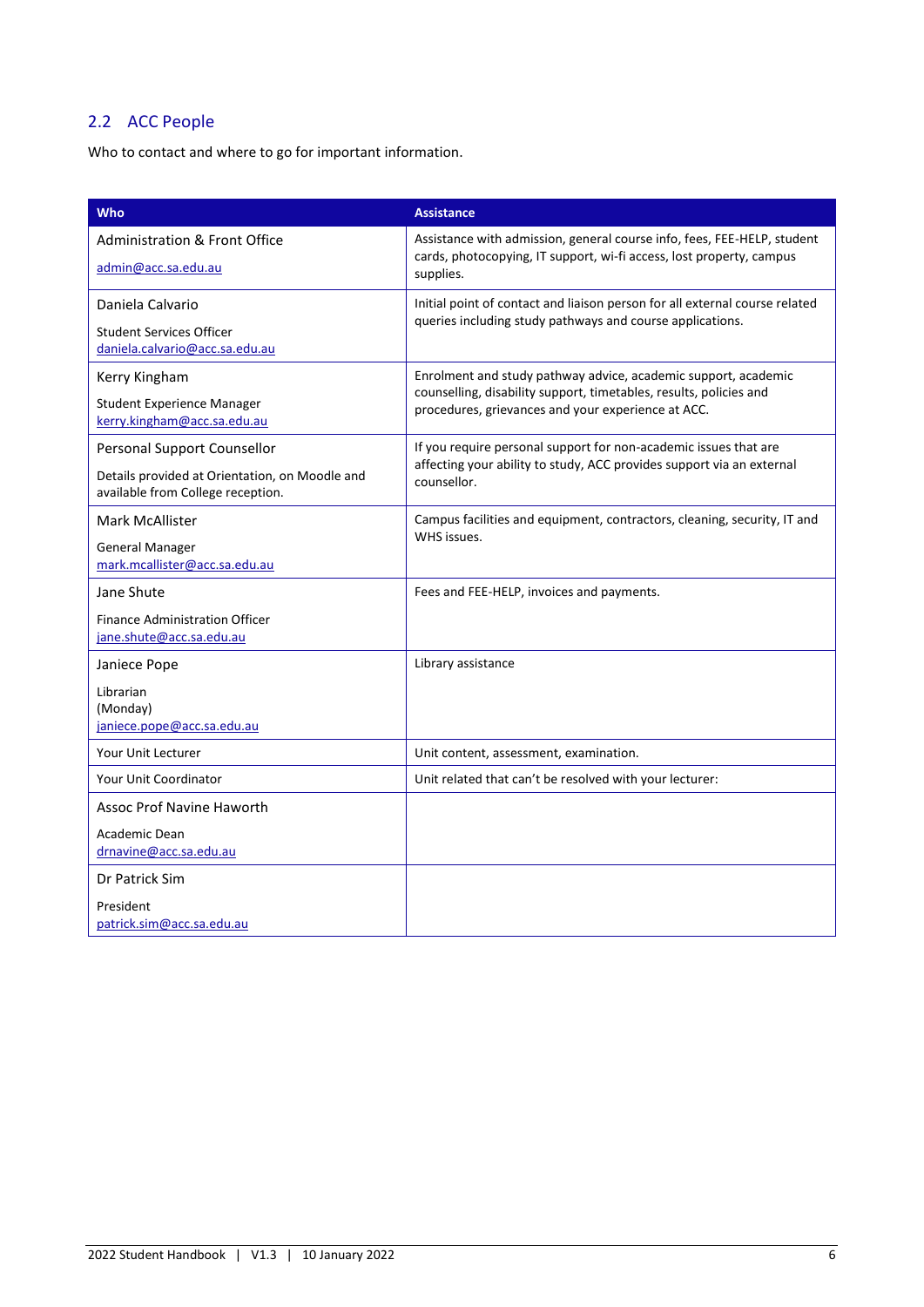# <span id="page-6-0"></span>3 The Bachelor of Chiropractic Program

The curriculum model followed by the ACC builds upon the model gifted by the New Zealand College of Chiropractic (NZCC). The NZCC model has been modified to suit the Australian chiropractic landscape, and to reflect the requirements of The Australian Qualifications Framework (AQF), for degrees and degree-related programs, and other regulatory requirements such as the Higher Education Standards Framework (Threshold Standards) 2015. The ACC model, like that of NZCC, is based on a commitment to openness and clarity of learning outcomes and assessment standards.

# <span id="page-6-1"></span>3.1 Definitions

ACC uses the following definitions when referring to the Bachelor of Chiropractic:

- Course: The equivalent term used by the ACC is 'Program', which refers to the Bachelor of Chiropractic degree.
- Subject: A scientific or professional discipline or body of knowledge which forms an essential part of the degree program curriculum. Subjects at the ACC comprise one or more units of study.
- Program (or Degree Program): The ACC Bachelor of Chiropractic Degree.
- Unit (or Unit of Study): An element of a subject (as defined above) that has specified student learning outcomes and requires satisfactory performance in assessments that measure student performance regarding learning outcomes.

For a full list of definitions, please refer to the Definitions list on th[e policy page](https://acc.sa.edu.au/policies/) of the ACC website.

# <span id="page-6-2"></span>3.2 ACC Graduate Outcomes

A graduate of the ACC Bachelor's degree can:

- demonstrate knowledge and skills related to the ideas, principles, concepts, chief research methods and problem-solving techniques relevant to chiropractic practice;
- demonstrate the skills needed to acquire, understand and assess information from a range of sources;
- demonstrate intellectual independence, critical thinking and analytic rigour;
- engage in self-directed learning; and
- demonstrate excellent communication and collaborative skills.

#### **ACC Graduate Profile**

Graduates from the four-year Bachelor of Chiropractic program (plus the one year pre-chiropractic science program) are highly skilled, confident practice ready graduates who demonstrate intellectual independence, ethical business and professional practice. ACC graduates will possess critical business skills that will assist in maintaining a successful private practice.

Students who study the ACC Bachelor of Chiropractic program develop a critical knowledge and understanding of chiropractic practice through opportunities to study and reflect upon a range of specialised chiropractic techniques and chiropractic philosophy. Graduates will be well placed to make significant contributions to the practice of chiropractic.

Specifically, the ACC aims to produce graduates who are:

- considered highly skilled and 'practice ready', being well prepared for the diversity and scope that chiropractic practice has to offer;
- equipped to successfully run and maintain a business;
- ethical and professional;
- highly capable of critical thought;
- strong communicators demonstrating the practical and theoretical aspects of chiropractic principles in addition to contributing to the health of their communities;
- willing to commit to continuous personal and professional development; and
- willing to understand and to develop a high degree of emotional intelligence and resilience.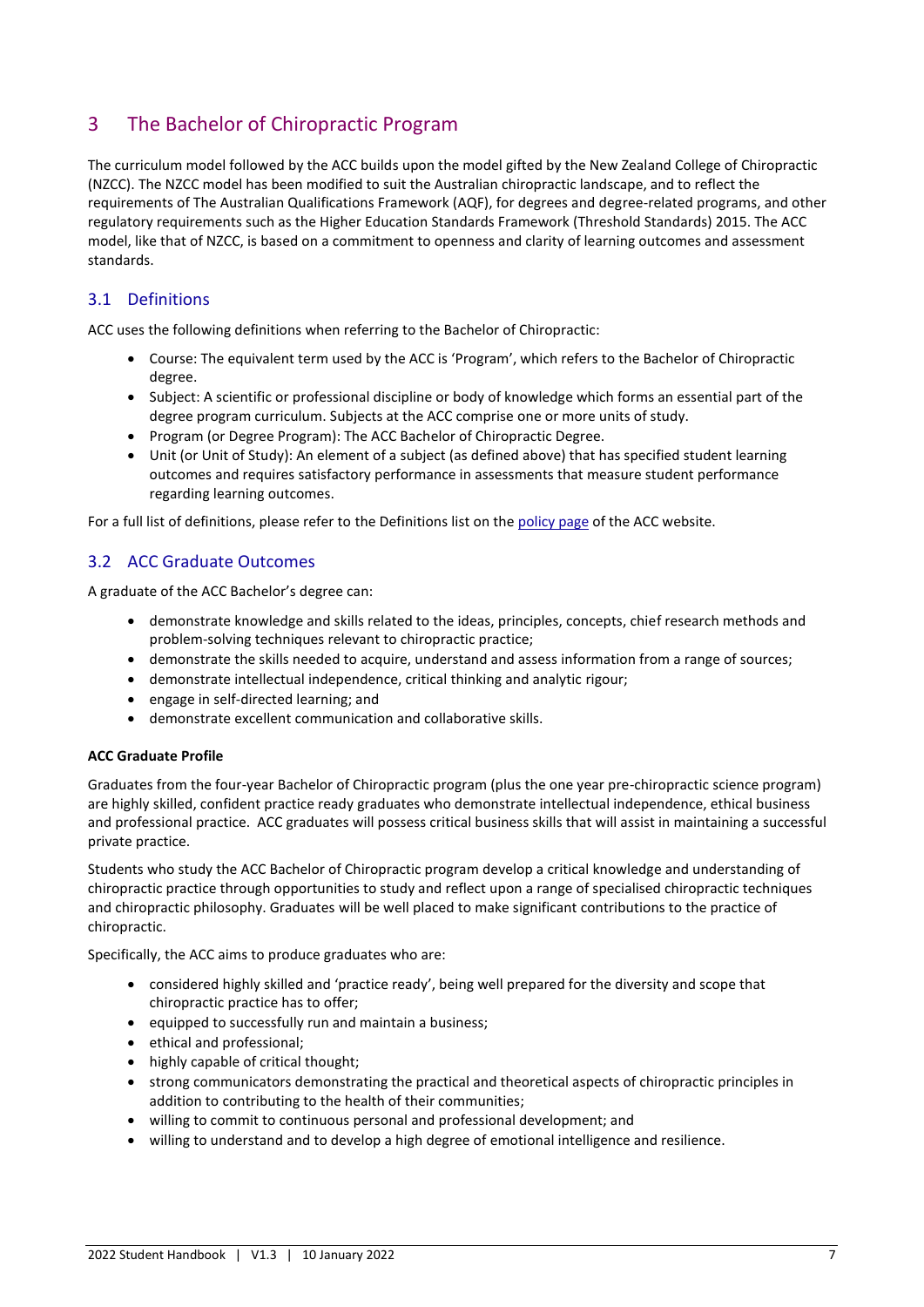# <span id="page-7-0"></span>3.3 Program Structure

In total, the Bachelor of Chiropractic is a five-year full time program, or equivalent part time, with a total of 600 credit points.

This consists of:

- a one year full time equivalent program (120 ACC credit points) at AQF Level 5 (or equivalent), that includes the specified prerequisite health science units; and
- the four year full time equivalent Degree program (480 credit points) at the College, including an internship in the last two years in the Chiropractic Centre.

The Degree program includes:

- Course work;
- Practical work;
- Work Integrated Learning (WIL)
- Chiropractic practice (clinical placements and internship); and
- Chiropractic community and outreach activities.

## <span id="page-7-1"></span>3.4 Prerequisites

A general description of the Level 1 pre-requisites is set out below along with a program of study offered by the College. You can seek Recognition of Prior Learning (RPL) for units as set out in the general description.

#### External Units

| <b>Pre-requisite Subjects</b> | <b>Required for</b>                                | <b>ACC Credit Point Equivalence</b> |
|-------------------------------|----------------------------------------------------|-------------------------------------|
| Anatomy and Physiology 1      | 1ANAT1 - Musculo-skeletal Anatomy                  | 15 Credits / 1 subject              |
| Anatomy and Physiology 2      | 1ANAT1 - Musculo-skeletal Anatomy                  | 15 Credits / 1 subject              |
| Biochemistry                  | 1PATHGEN - Pathology General                       | 15 Credits / 1 subject              |
| Microbiology                  | 1IMMU - Immunology<br>1PATHGEN - Pathology General | 15 Credits / 1 subject              |
| <b>Biophysics</b>             | 1BIOMECH - Biomechanics                            | 15 Credits / 1 subject              |
| Elective 1                    |                                                    | 15 Credits / 1 subject              |
| Elective 2                    |                                                    | 15 Credits / 1 subject              |
| Elective 3                    |                                                    | 15 Credits / 1 subject              |

Pre-requisite subjects offered by the College from Semester 1 2022.

| <b>Pre-requisite Subjects</b>    | <b>Required for</b>                                | <b>ACC Credit Point Equivalence</b> |
|----------------------------------|----------------------------------------------------|-------------------------------------|
| Human Body Systems 1             | 1ANAT1 - Musculo-skeletal Anatomy                  | 15 Credits / 1 subject              |
| Human Body Systems 2             | 1ANAT1 - Musculo-skeletal Anatomy                  | 15 Credits / 1 subject              |
| Introduction to Human Movement   | 1PATHGEN - Pathology General                       | 15 Credits / 1 subject              |
| Life Sciences 1                  | 1IMMU – Immunology<br>1PATHGEN - Pathology General | 15 Credits / 1 subject              |
| Life Sciences 2                  | 1BIOMECH - Biomechanics                            | 15 Credits / 1 subject              |
| <b>Research and Study Skills</b> |                                                    | 15 Credits / 1 subject              |
| Social Studies of Health         |                                                    | 15 Credits / 1 subject              |
| Australian Healthcare System     |                                                    | 15 Credits / 1 subject              |

In addition to meeting the prerequisites for each unit, applicants must also meet the Inherent Requirements to undertake the program.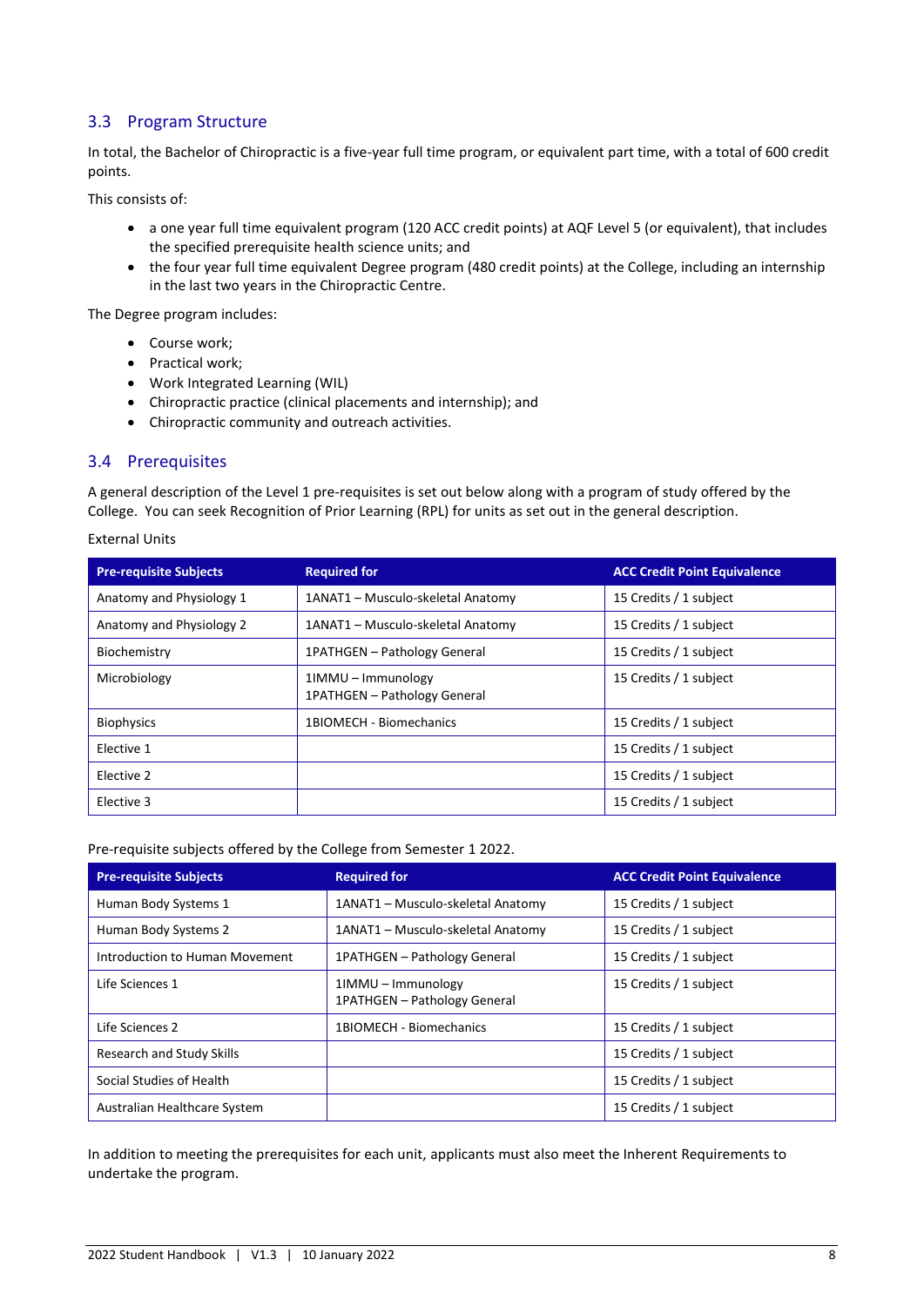# <span id="page-8-0"></span>3.5 Academic Credit and Recognition of Prior Learning (RPL)

Students who seek recognition for their previously acquired skill, knowledge or experience must provide evidence of meeting key learning outcomes of units of study for which recognition is sought.

Applications for Academic Credit or RPL must be submitted to the College at least 20 working days prior to the start of the semester in which the unit is taught.

Students can obtain the Application for RPL form from the College, along with the learning outcomes for the units they are seeking RPL for. The student first assesses whether they can provide substantial evidence that meets the learning outcomes. The next step is to fill out and return the Application for RPL with all supporting evidence to the Student Experience Manager.

The fee of \$75 per RPL unit can be paid upfront or deferred through FEE-HELP. No refunds will be granted for unsuccessful applications.

Those students dissatisfied with the outcome of their Academic credit or RPL application may request a review of the decision within 10 days of receiving the decision. A full written statement outlining the basis for the review request must be submitted by the student. Please refer to the Academic Credit and Recognition of Prior Learning (RPL) Policy and Procedures on the [policy page](https://acc.sa.edu.au/policies/) of the ACC website for further information.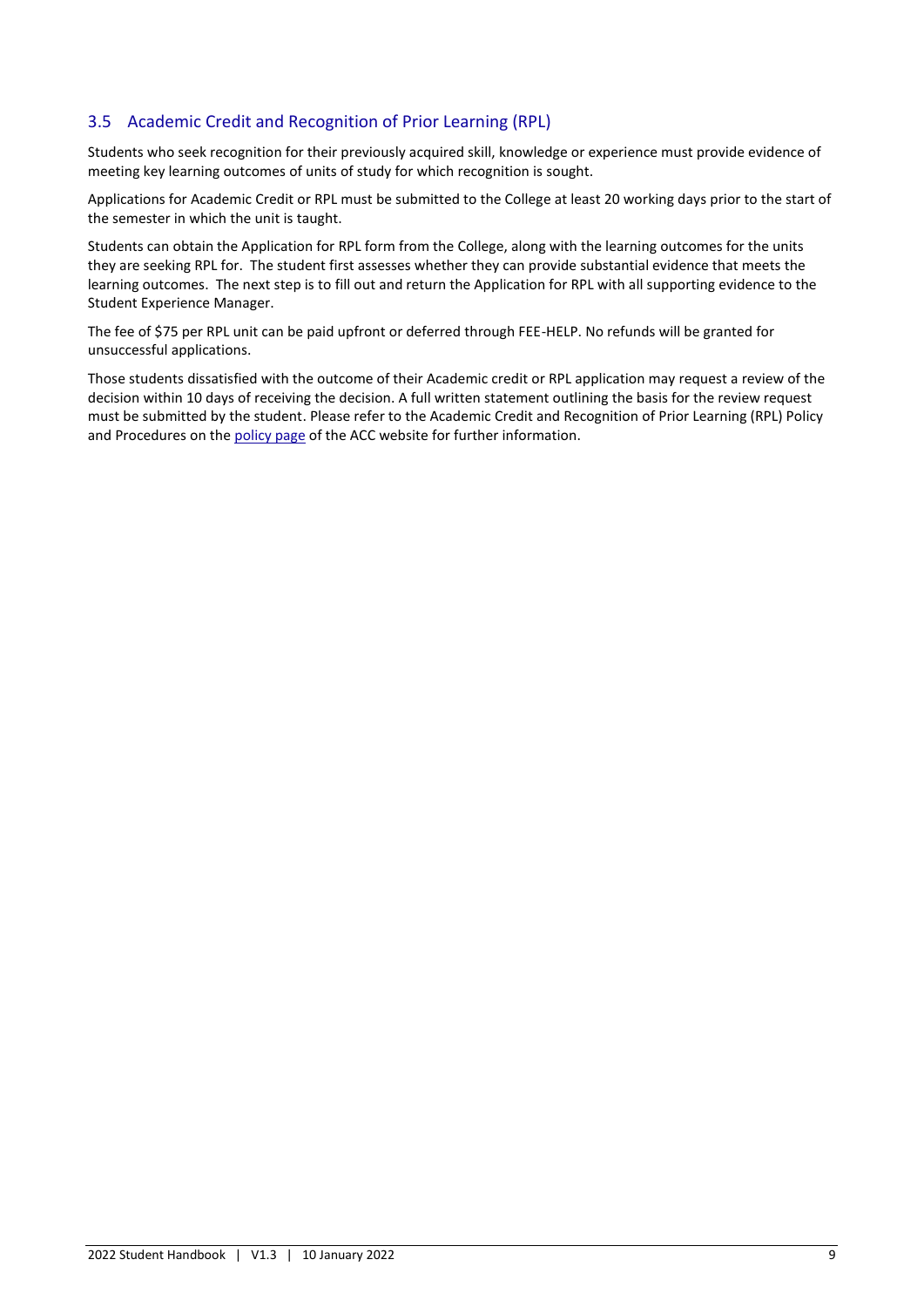# <span id="page-9-0"></span>3.6 ACC Course Structure

Note that the one year of full time equivalent prerequisite units are considered to be LEVEL 1.

| <b>Unit of study</b>                                           | <b>Unit of</b><br>study code | <b>Credit</b><br><b>Points</b> | <b>EFTSL</b> |
|----------------------------------------------------------------|------------------------------|--------------------------------|--------------|
| LEVEL 2 - Semester 1                                           |                              |                                |              |
| Musculo-Skeletal anatomy - Axial                               | 1ANAT1                       | 12                             | 0.1          |
| Philosophy of Chiropractic 1- Introduction                     | 1PHIL1                       | 6                              | 0.05         |
| Immunology                                                     | 1IMMU                        | 4                              | 0.033        |
| <b>Biomechanics</b>                                            | 1BIOMEC                      | 6                              | 0.05         |
| <b>Technique Skills Acquisition</b>                            | 1TECHSAC1                    | 14                             | 0.117        |
| Professional Practice 1: Chiropractic & the Health Environment | 1PROFENV                     | 6                              | 0.05         |
| <b>Evidence Based Chiropractic</b>                             | 1EBCHIRO                     | 6                              | 0.05         |
| Pathology General                                              | <b>1PATHGEN</b>              | 6                              | 0.05         |
| LEVEL 2 - Semester 2                                           |                              |                                |              |
| Musculo-Skeletal Anatomy 2 - Appendicular                      | 1ANAT2                       | 12                             | 0.1          |
| Neuroscience 1                                                 | 1NEURO1                      | 6                              | 0.05         |
| Pathology Systemic 1                                           | 1PATHSYS1                    | 6                              | 0.05         |
| Philosophy of Chiropractic 2                                   | 1PHIL2                       | 6                              | 0.05         |
| Psychology: (Human Behaviour)                                  | 1PSYCH1                      | 6                              | 0.05         |
| Technique and Skills Acquisition: CMT DIV and UCS              | 1TECHSAC2                    | 18                             | 0.15         |
| <b>Critical Thinking Chiropractic</b>                          | 1CTCHIRO                     | 6                              | 0.05         |

| <b>Unit of study</b>                                 | <b>Unit of</b><br>study code | <b>Credit</b><br><b>Points</b> | <b>EFTSL</b> |
|------------------------------------------------------|------------------------------|--------------------------------|--------------|
| LEVEL 3 - Semester 1                                 |                              |                                |              |
| Musculo-Skeletal Anatomy 3 - Head and Neck           | 1ANAT3                       | 6                              | 0.05         |
| Philosophy of Chiropractic 3                         | 1PHIL3                       | 6                              | 0.05         |
| Professional Communication (Professional Practice 2) | 1PROFCOM                     | 6                              | 0.05         |
| Neuroscience 2                                       | 1NEURO2                      | 9                              | 0.075        |
| Radiography Physics                                  | <b>1RADPHYS</b>              | 6                              | 0.05         |
| Pre-Chiropractic Practice 1                          | 1PRECHIRO1                   | 9                              | 0.075        |
| <b>Chiropractic Science</b>                          | <b>1CHIROSCI</b>             | 6                              | 0.05         |
| Pathology Systemic 2                                 | 1PATHSYS2                    | 6                              | 0.05         |
| Technique and Skills Acquisition 3                   | 1TECHSAC3                    | 6                              | 0.05         |
| LEVEL 3 - Semester 2                                 |                              |                                |              |
| Neuroscience 3                                       | 1NEURO3                      | 9                              | 0.075        |
| Diagnosis 1                                          | 1DIAG                        | 6                              | 0.05         |
| Technique and Skills Acquisition 4                   | 1TECHSAC4                    | 18                             | 0.15         |
| <b>Professional Practice 3</b>                       | 1PROFCCP                     | 3                              | 0.025        |
| Diagnostic Imaging 1                                 | 1D <sub>1</sub>              | 6                              | 0.05         |
| Pre-Chiropractic Practice 2                          | 1PRECHIRO2                   | 12                             | 0.1          |
| Radiography Positioning                              | 1RADPOS                      | 3                              | 0.025        |
| <b>Nutrition</b>                                     | 1NUTR                        | 3                              | 0.025        |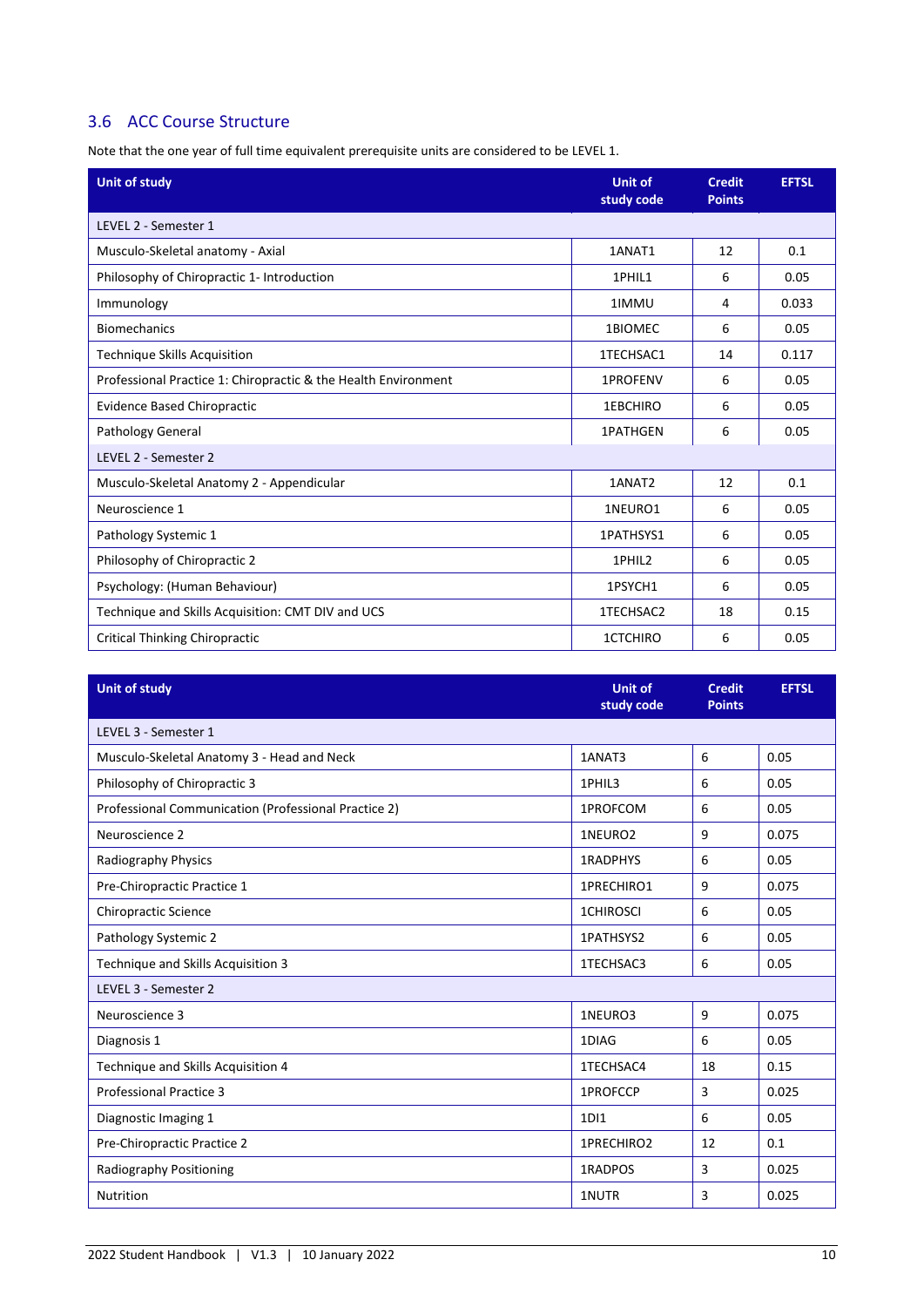| <b>Unit of study</b>                                           | <b>Unit of</b><br>study code | <b>Credit</b><br><b>Points</b> | <b>EFTSL</b> |  |
|----------------------------------------------------------------|------------------------------|--------------------------------|--------------|--|
| LEVEL 4 - Semester 1                                           |                              |                                |              |  |
| Pre-Chiropractic Practice 3                                    | 2PRECHIRO3                   | 9                              | 0.075        |  |
| Psychology (Clinical Psychology)                               | 2PSYCH <sub>2</sub>          | 6                              | 0.05         |  |
| Neuro Diagnosis 1                                              | 2NEURO4                      | 6                              | 0.05         |  |
| Chiropractic Practice 1                                        | 2CHIROPRAC1                  | 12                             | 0.1          |  |
| Diagnostic Imaging 2                                           | 2D <sub>12</sub>             | 6                              | 0.05         |  |
| Technique and Skills Acquisition 5                             | 2TECHSAC5                    | 6                              | 0.05         |  |
| Diagnosis 2                                                    | 2DIAG                        | 6                              | 0.05         |  |
| Rehabilitation                                                 | 2REHAB                       | 9                              | 0.075        |  |
| LEVEL 4 - Semester 2                                           |                              |                                |              |  |
| Professional Practice: 4 (Practice safety and risk management) | <b>2PROFRISK</b>             | 6                              | 0.05         |  |
| Technique and Skills Acquisition 6 (Mastery)                   | 2TECHSAC6                    | 6                              | 0.05         |  |
| Diagnostic Imaging 3                                           | 2D <sub>13</sub>             | 6                              | 0.05         |  |
| Special Population Chiropractic: Children                      | 2SPCHIRO1                    | 6                              | 0.05         |  |
| Chiropractic Management 1                                      | 2CHIROMAN1                   | 12                             | 0.1          |  |
| <b>Chiropractic Practice 2</b>                                 | 2CHIROPRAC2                  | 24                             | 0.2          |  |

| <b>Unit of study</b>                            | <b>Unit of</b><br>study code | <b>Credit</b><br><b>Points</b> | <b>EFTSL</b> |
|-------------------------------------------------|------------------------------|--------------------------------|--------------|
| LEVEL 5 - Semester 1                            |                              |                                |              |
| Diagnostic Imaging 4                            | 2D <sub>14</sub>             | 6                              | 0.05         |
| Special Population Chiropractic: - Elderly      | 2SPCHIRO2                    | 6                              | 0.05         |
| <b>Chiropractic Practice 3</b>                  | 2CHIROPRAC3                  | 24                             | 0.2          |
| <b>Chiropractic Management 2</b>                | 2CHIROMAN2                   | 12                             | 0.1          |
| Techniques and Skills Acquisition 7             | 2TECHSAC7                    | 6                              | 0.05         |
| Professional Practice 5 (Business Management 1) | 2PROFBUS1                    | 6                              | 0.05         |
| LEVEL 5 - Semester 2                            |                              |                                |              |
| Professional Practice 6 (Business Management 2) | 2PROFBUS2                    | 6                              | 0.05         |
| <b>Business and Ethics</b>                      | 2PHIL4                       | 6                              | 0.05         |
| Technique and Skills Acquisition 8 (CHIROMAS)   | 2TECHSAC8                    | 12                             | 0.1          |
| Chiropractic Practice 4                         | 2CHIROPRAC4                  | 36                             | 0.3          |

#### **Work Integrated Learning (WIL) and Clinical Placements**

The role of WIL is to provide students with the opportunity to develop the necessary practical skills, knowledge and attitudes pertinent to the Chiropractic profession, under the supervision of qualified practitioners. Engagement with varied industry members also allows for the development and integration of knowledge and practiced skills, whilst being exposed to the elements of expected everyday practice.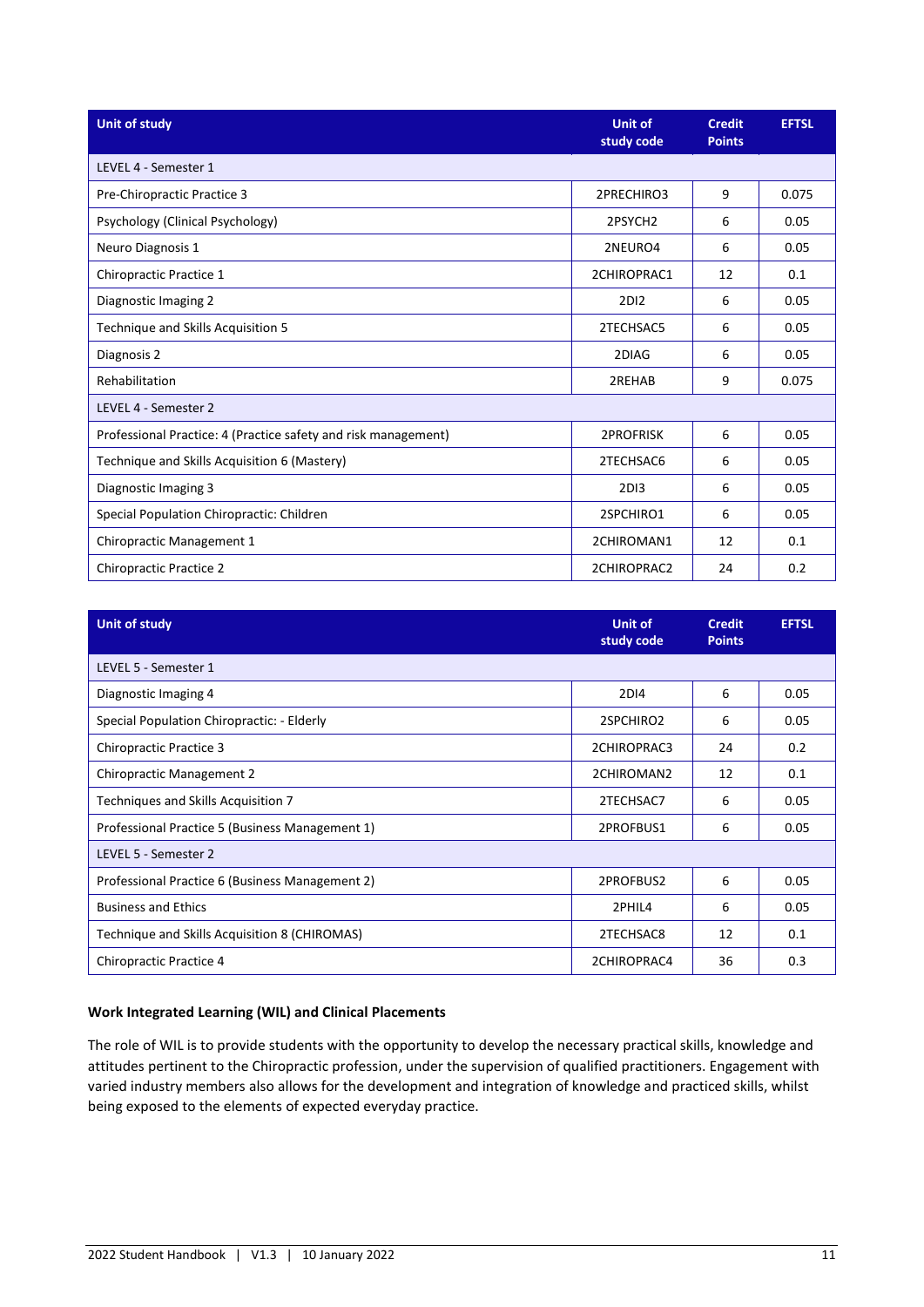The following provides a timeframe for WIL and Clinical Placements throughout the 4 year ACC program:

| <b>Semester</b> | Unit                                                                    | WIL/Clinic                                          | Approx. hours per<br>week |
|-----------------|-------------------------------------------------------------------------|-----------------------------------------------------|---------------------------|
| Level 2, S1     | Technique & Skills 1                                                    | WIL Mentorship (Internal)                           | Inc in 1TECHSAC1          |
| Level 2, S2     | Technique & Skills 2                                                    | WIL Mentorship (External)                           | 1 hour                    |
| Level 3, S1     | Pre-Chiropractic Practice 1                                             | WIL Mentorship (External)                           | 1 hour                    |
| Level 3, S2     | Pre-Chiropractic Practice 2                                             | WIL Community & Professional<br>Development         | 2 hours                   |
| Level 4, S1     | <b>Chiropractic Practice</b><br>1/Introduction Chiropractic<br>Practice | Junior Clinic/Introductory Clinic                   | 5 hours                   |
| Level 4, S2     | <b>Chiropractic Practice 2</b>                                          | <b>Clinical Placement ACC Clinic</b>                | 10 hours                  |
| Level 5, S1     | Chiropractic Practice 3                                                 | Clinical Placements ACC & CC                        | $10 - 15$ hours           |
| Level 5, S2     | Chiropractic Practice 4                                                 | Clinical Placements ACC, CC, PP,<br>Clinical Abroad | $20 - 25$ hours           |

In Level 3 of the ACC program, students are afforded clinical opportunities out in the field to broaden their clinical educational experiences. This occurs through clinical placements with chiropractic practitioners acting as WIL Mentors at their clinical practice. Level 3 WIL placements are purely observational. Variations on these models may be made subject to the approval of the ACC Clinical Coordinator.

Students must pass all Level 2 and Level 3 units prior to being eligible to sit the clinic entrance examination (OSCE) in Level 4, Semester 1. This requirement ensures that all basic competencies and skills sets have been obtained prior to the student providing care within the Clinical Program.

In Level 4, Semester 1 of the ACC program, students are introduced to clinical facilities, patient encounters and examinations under close supervision of an ACC Clinical mentor.

In Level 4, Semester 2, student commence treatment of patients under close supervision in the ACC Outpatient Clinic under the guidance of an ACC Clinical Mentor.

In Level 5, Semester 1, students continue treating patients in the ACC Student Outpatient Clinic as well as undertaking clinical placements in Community Clinical settings to gain experience in the broader health care system. This continues throughout Level 5, Semester 2.

#### **Graduation Requirements**

In order to graduate with a Bachelor of Chiropractic degree, a student must have:

- Successfully completed the required 120 credits for prerequisite units;
- Successfully completed the required 480 credits for units undertaken at ACC (unless granted RPL for equivalent units completed elsewhere);
- Met all Chiropractic Centre requirements;
- Passed the Professional Proficiency Exit Examination;
- No outstanding financial obligation to the College;
- Satisfied all library requirements; and
- Conducted themselves ethically and in accordance with the College Policies and Procedures.

Graduating students will need to meet the costs of gown hire, photographs, and some other graduation activities.

# <span id="page-11-0"></span>3.7 Registration as a Chiropractor

In order to practice in Australia, chiropractors must be registered with the Allied Health Practitioner Regulations Authority (AHPRA) through the Chiropractic Board of Australia (CBA) and meet the Board's registration standards.

General registration is available to:

• Final year students that in the last 6 weeks of an Australian approved program of study, or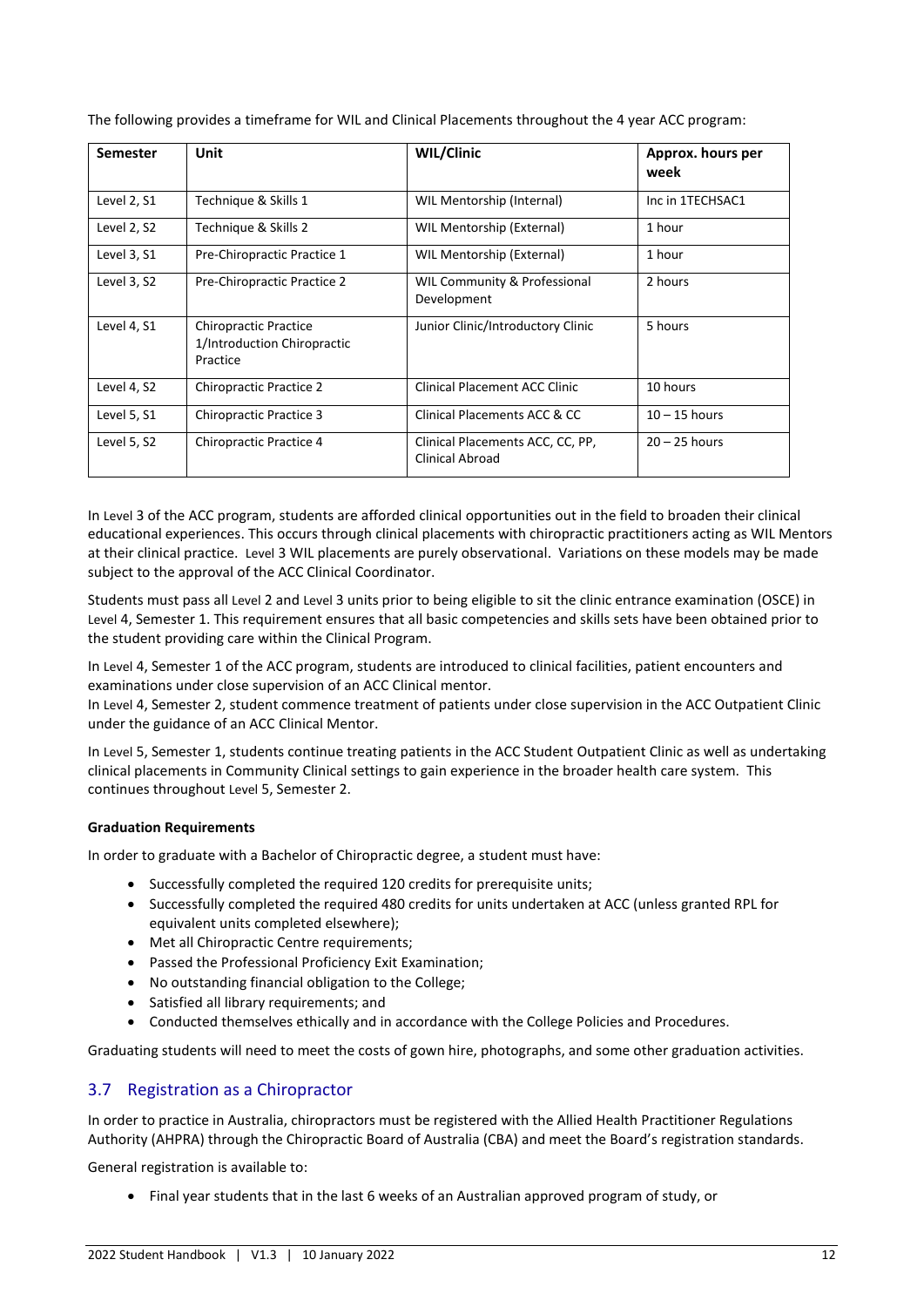- Graduates who have completed an Australian approved program of study within the last 12 months, or
- Chiropractors who hold a current annual practising certificate with the New Zealand Chiropractic Board and who are applying for registration in Australia under the provisions of the Trans Tasman Mutual Recognition Act.

The Council on Chiropractic Education Australasia (CCEA) is an independent accrediting authority for chiropractic education under [Australia's National Registration and Accreditation Scheme](https://www.health.gov.au/initiatives-and-programs/national-registration-and-accreditation-scheme). The Bachelor of Chiropractic program of Australian Chiropractic College is accredited with conditions by the Council on Chiropractic Education Australasia. Please refer<https://www.ccea.com.au/acc-conditions>

At no stage prior to graduation and prior to professional registration are students eligible to act or represent themselves as a registered chiropractor.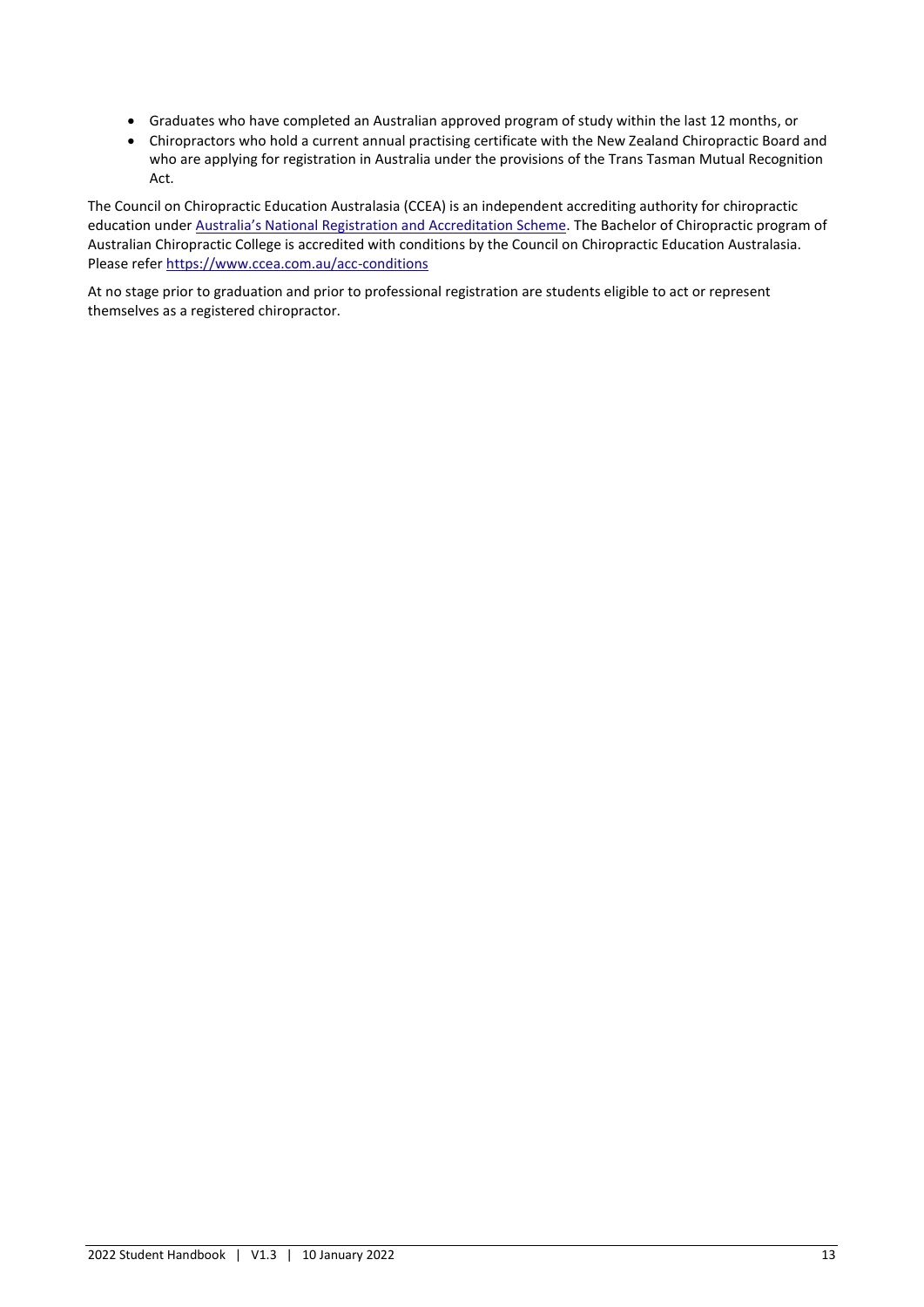# <span id="page-13-0"></span>4 Health, Safety and Wellbeing

## <span id="page-13-1"></span>4.1 Introduction

The ACC is committed to the health, safety and wellbeing of all staff, students, visitors, and contractors. This policy demonstrates the ACC's commitment to providing a safe environment for work and study in accordance with relevant legislation and standards.

## <span id="page-13-2"></span>4.2 Emergencies and First Aid

- FIRST AID The First Aid box is located in the kitchen.
- EMERGENCIES For any emergency, report immediately to a staff member.
- FIRE or NATURAL DISASTER In the event of a fire or natural disaster, please evacuate via the fire stairs in a safe manner and make your way to a designated safe area away from the building. An evacuation diagram is located on Level 1 next to the lift.

#### **Display of Fire Action Notices**

- Green "EXIT" lights are displayed prominently from the ceiling in all areas showing the position of safer exits.
- If needed, fire extinguishers are located in strategic places on campus, with instructions in their use displayed on the wall above the fire extinguishers.
- Glass fire alarm switches are also strategically located in all areas. These and the fire extinguisher locations are displayed in the floor plans.

#### **Evacuations**

- Trial evacuations will be conducted every semester, except for any semester in which an emergency evacuation has taken place.
- Trial evacuations will be managed by a member of the Health & Safety Committee, the Wardens, together with a representative from the relevant authority.
- In addition, students may randomly be deputised to help with the evacuation and with controlling the traffic.
- Lecturers affected will conduct a roll call for their class after evacuation at a designated assembly point and report to the building warden. They must therefore carry with them the attendance sheets.

#### **Means of Escape**

- Please ensure that exit doors are always kept clear of obstacles; and are not locked, barred, or blocked so as to prevent occupants from leaving the building at any time.
- Doors must be easily opened from the inside without the means of a key.
- Smoke control and fire stop doors must be kept closed at all times unless fitted with 'hold open devices', which comply with the building code.
- Stairways and passageways designed specifically for escape from a fire, are not used as places of storage or places where refuse is allowed to accumulate.
- Manual fire alarms, fire hose reels and fire extinguishers are not obstructed and easy access to any of these items is always available.
- If you discover a fire, raise the alarm immediately by operating the nearest fire alarm or informing a member of staff.
- Ensure that the Fire Service is notified by phoning 000. Clearly state the premises NAME, ADDRESS (including suburb and city/town) and NATURE OF EMERGENCY.
- Do not use the lift.
- Leave immediately by the NEAREST safe exit route. Move quickly but DO NOT panic or run.
- Evacuate the building promptly and in an orderly manner using the central fire stairway and report at the correct assembly area.
- Do not carry water bottles or heavy bags, loose sheets of paper, drinks such as coffee/tea when evacuating the building; you will need your hands to be free to hold handrails as you go down the stairs.
- Stand well clear of the building, as in a real emergency, there could be flying glass or smoke coming out. Also, the Fire Service must be able to get clear access to the building.
- Stay at the assembly area until the "all clear" is given.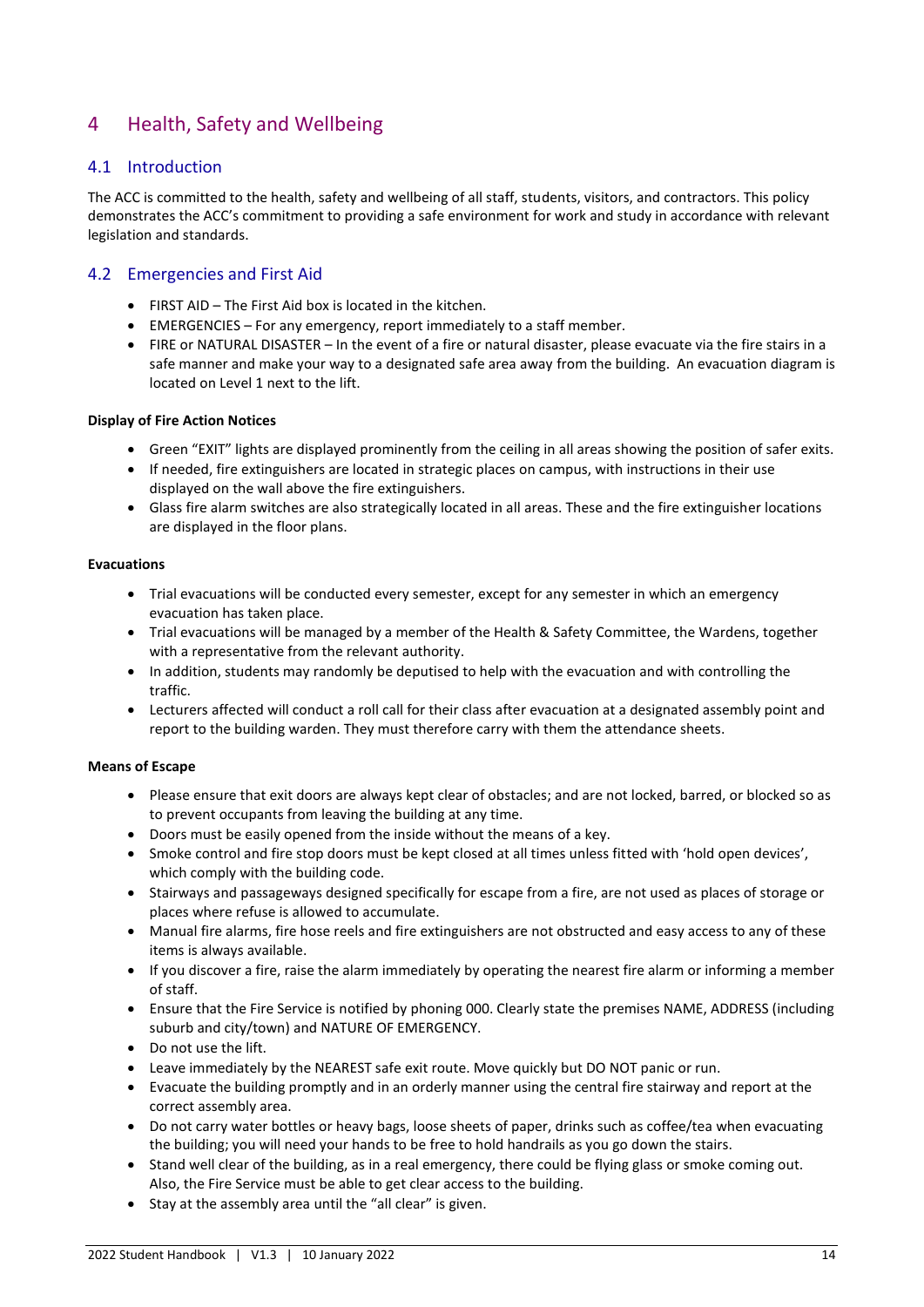# <span id="page-14-0"></span>4.3 General Health and Safety Advice

All Staff and Students have a responsibility to work safely, taking reasonable care to protect their own health and safety and that of fellow students, staff, contractors and visitors. Students with Work, Health Safety concerns or information about a hazard they have noticed should contact the General Manager.

#### **On campus**

Prior to use, students will be educated on the hazards associated with any chiropractic or other equipment provided by the College. Students also have the responsibility to:

- Report all accidents, 'near-miss' incidents, unsafe working practices or working conditions to the appropriate person
- Assist in accident investigations where appropriate
- Use and care for WHS equipment that is provided by the College
- Obey any reasonable instructions given in relation to WHS
- Comply with the College's Work Health and Safety Policy and Procedures which is available on the [policy](https://acc.sa.edu.au/policies/)  [page](https://acc.sa.edu.au/policies/) of the ACC website

#### **Out and about**

- Be alert, walk confidently and keep to well-lit and populated areas.
- Walk against the flow of traffic and if possible, walk with another person and carry a personal safety alarm or mobile phone.
- Let someone know where you are going and the time you will return.
- If you feel unsafe, head for a well-populated area.
- Be wary if someone in a car stops and asks you for directions. Keep a safe distance from the car.
- Be aware of your increased vulnerability when wearing personal headphones.

#### **ATM banking**

- Do not use ATMs in isolated or dark locations and avoid withdrawing large amounts of money.
- Memorise your Personal Identification Number (PIN). Do not write it down and do not let anyone see you enter your PIN.
- If you feel unsafe at an ATM and you have already keyed in your details, press the CANCEL key and remove your card.
- If you lose your card, report it immediately to your financial institution.

#### **Celebrations**

- Organise safe transport to and from the venue before going out.
- Stay with your friends and look after each other.
- Set a drinking limit for yourself, stick to it and have soft drink or water between alcoholic drinks.
- Say "NO" when you have had enough to drink, don't let others top up your drink.

#### **Personal property**

- Don't carry large amounts of money and never display how much money you have in your wallet or purse.
- Keep your bag, wallet and mobile phone where you can see them at all times and don't leave them unattended. When shopping use the child safety harness to help secure your handbag to the trolley.
- Carry your bag securely on the side furthest from the road. Never let the strap hang loosely.
- Shoulder strapped bags should be worn across your body. If someone attempts to grab your bag, it is best to let go, to avoid injury.

#### **e-Safety**

The [eSafety Commissioner](https://www.esafety.gov.au/) provides important information about how to stay safe online.

Some general rules to follow:

- If you see abuse online, report and delete it
- Protect your personal information by using different passwords for each account and using privacy settings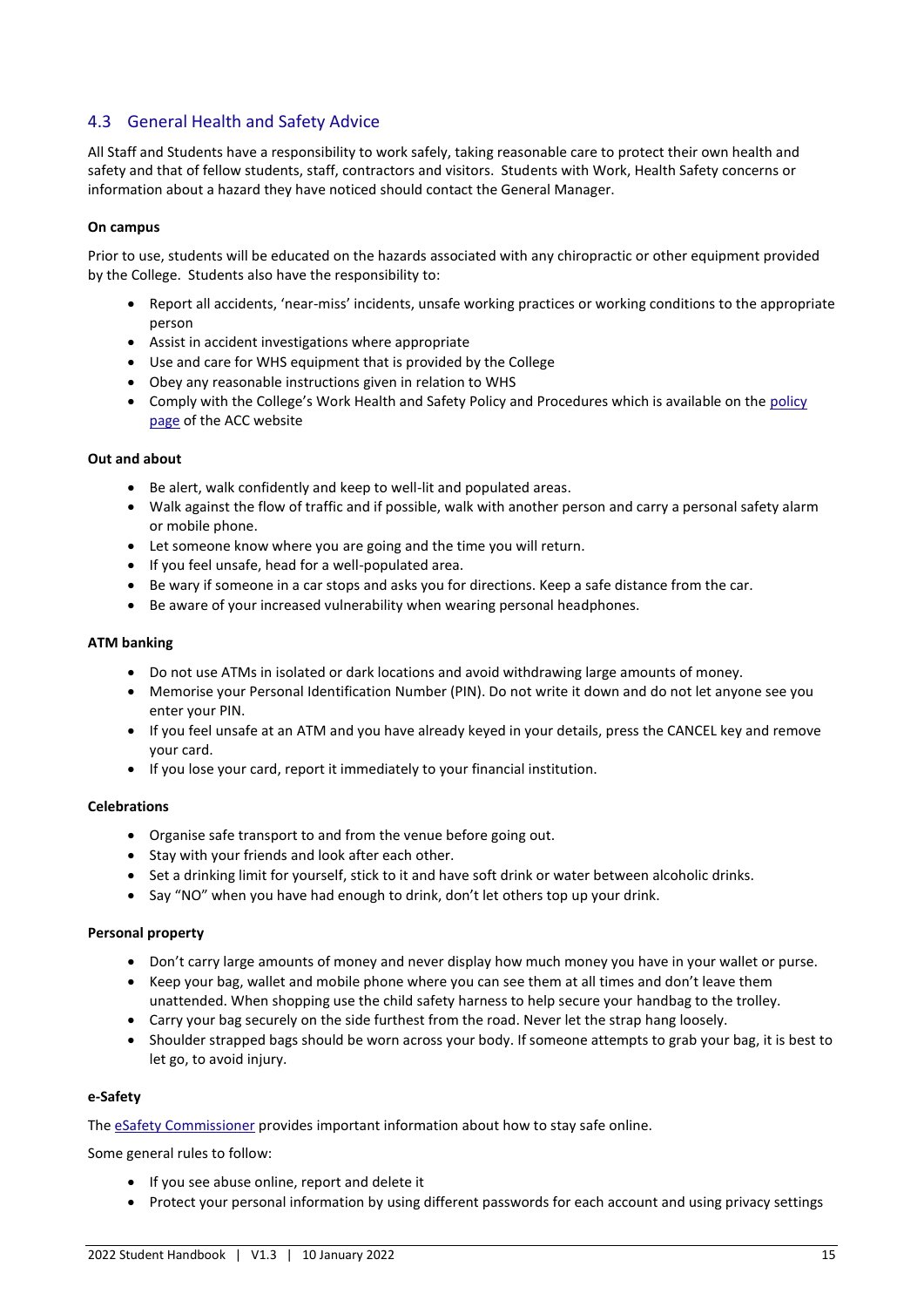- Set access and parental controls on home wifi networks, gaming consoles, mobile devices and smart TVs
- Be conscious of your online profile and don't post anything that may put you in danger or affect your reputation
- Stay on the lookout for scams and phishing contacts and don't click links, give out personal information or send money in response to unexpected requests.

# <span id="page-15-0"></span>4.4 Critical Incident

A critical incident is a severe crisis which is likely to cause extreme physical and /or emotional distress to staff, students and visitors. It includes events such as the death of a person on the campus, a terrorist attack, natural disaster, a large fire or, explosion, bomb sabotage, or civil unrest

Any student involved in, witnessing, or becoming aware of a critical incident must immediately contact the General Manager, Student Experience Manager, or the Academic Dean. Depending on the incident, when it is necessary in the first instance the student must contact the relevant Emergency Services.

#### **Contact numbers**

| 000                                                                                                                                                                    |
|------------------------------------------------------------------------------------------------------------------------------------------------------------------------|
| 131 444                                                                                                                                                                |
| 000                                                                                                                                                                    |
| 8204 3600                                                                                                                                                              |
| • Police $-$ life threatening emergency<br>• Police – police assistance $24/7$<br>$\bullet$ Fire – emergencies<br>$\bullet$ Fire – general enguiries in business hours |

• Ambulance – life threatening emergency 000

Please refer to Work Health and Safety Policy and Procedures which is available on th[e policy page](https://acc.sa.edu.au/policies/) of the ACC website for further information.

# <span id="page-15-1"></span>4.5 COVID-19

ACC has adopted the [National COVID-19 safe workplace principles](https://www.safeworkaustralia.gov.au/covid-19-information-workplaces/other-resources/national-covid-19-safe-workplace-principles) outlined by Safe Work Australia for reducing the potential risk of COVID-19 transmission on campus. A COVID Safe Plan is in place for the three main areas of the campus as listed below and includes QR check ins for each area.

- Level 1 campus
- Ground floor offices
- Ground floor Function Hall (café)

The COVID Safe Plan is updated as required by the latest circumstances.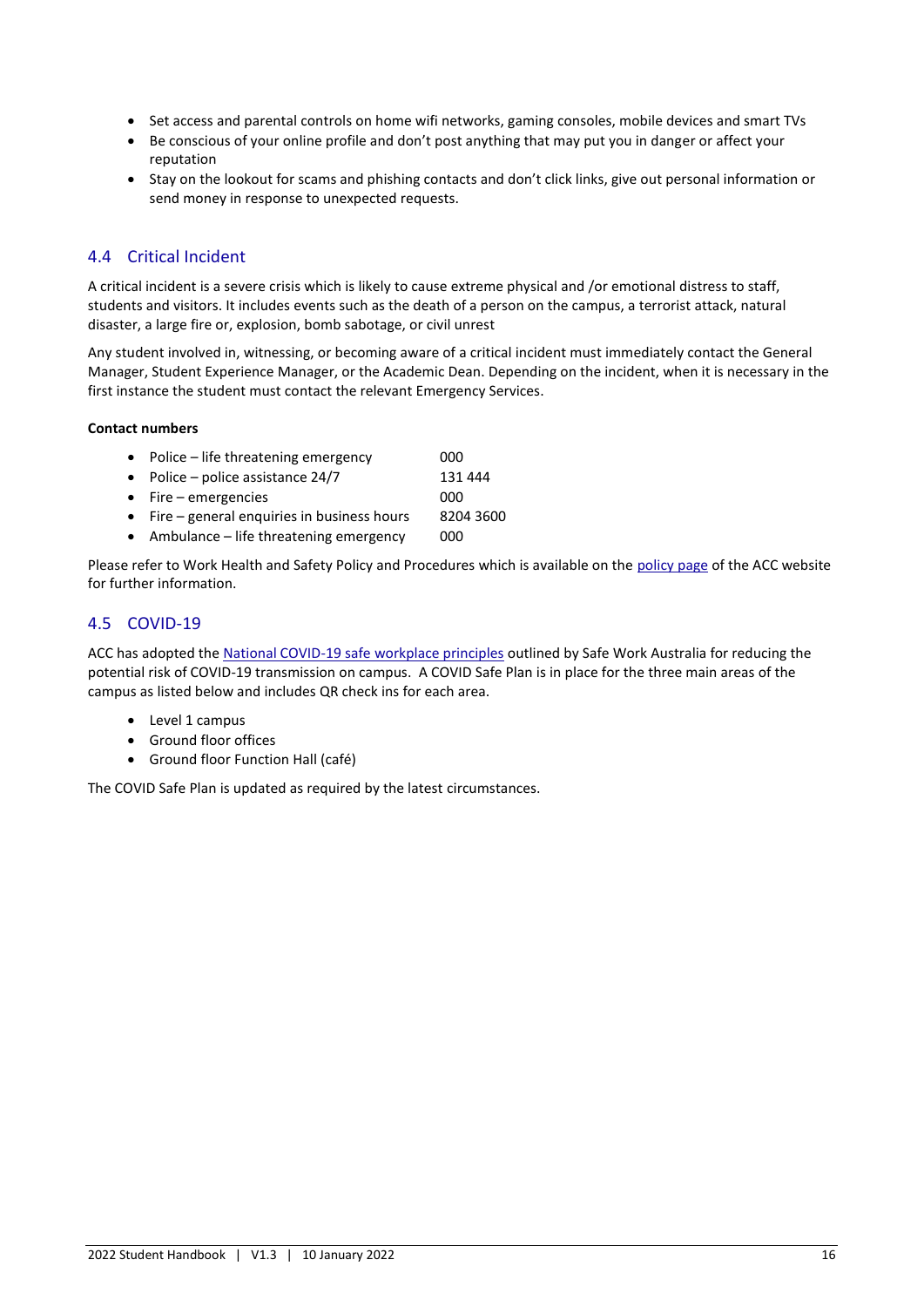# <span id="page-16-0"></span>5 Student Support

# <span id="page-16-1"></span>5.1 General Support

ACC provides a safe learning environment and protection for the health, safety and wellbeing of students, staff and our broader community.

Student Support is provided by our Student Support Officer, Daniela Calvario and our Student Experience Manager, Kerry Kingham. Please contact Daniela or Kerry for assistance with any of the following matters:

- Information on classes
- Enrolment
- Assessments and results
- Updating your contact details
- Advice on ACC's policies and procedures
- Grievances and complaints (academic and non-academic)
- Referral to counselling and mental health support
- Housing and tenancy services
- Financial support services
- Health and disability services

If you require additional support, please see the appropriate person as listed below:

- For academic assistance related to your course units, please first consult your Unit Coordinator.
- For general academic counselling and assistance with study plans related to progression through the program, part time study, deferral, withdrawal, leave of absence, please see the Student Experience Manager.
- For any non-academic grievances, please see the Student Experience Manager.
- For support related to facilities, equipment and IT services, please see the General Manager.

# <span id="page-16-2"></span>5.2 Academic Support

Academic support is available for students who are experiencing ongoing or significant issues related to academic progress and/or attendance. Students should make an appointment with the Academic Dean to discuss early intervention strategies. Academic support could take the form of an academic study plan, one-on-one tutoring, essay writing and/or research support, increased mentoring, or referral to other support services.

The College also offers workshops throughout the year to help students develop their study and exam skills.

#### **Academic Progress and Academic Counselling**

Throughout the study period, lecturers will be monitoring your academic performance with a view to helping you pass each unit. They will monitor your attendance, note when you fail to submit assignments and when you do poorly in assignments. They will check if you are taking self-assessment activities and they will ask you how you are going.

Where a lecturer is concerned about your academic progress, they might suggest you complete some additional activities or attend a consultation session to receive extra tutoring. You may also be directed to the library or external resources for specific study skills assistance. All these early interventions are for the purpose of helping you in your studies and ensuring that you receive the assistance that you require to complete your program of study in the required time.

Where students are at risk of failing a unit due to poor academic progress or poor attendance, an Academic Counselling session will be scheduled to provide early intervention and determine a course of action that will assist the student to successfully complete the unit.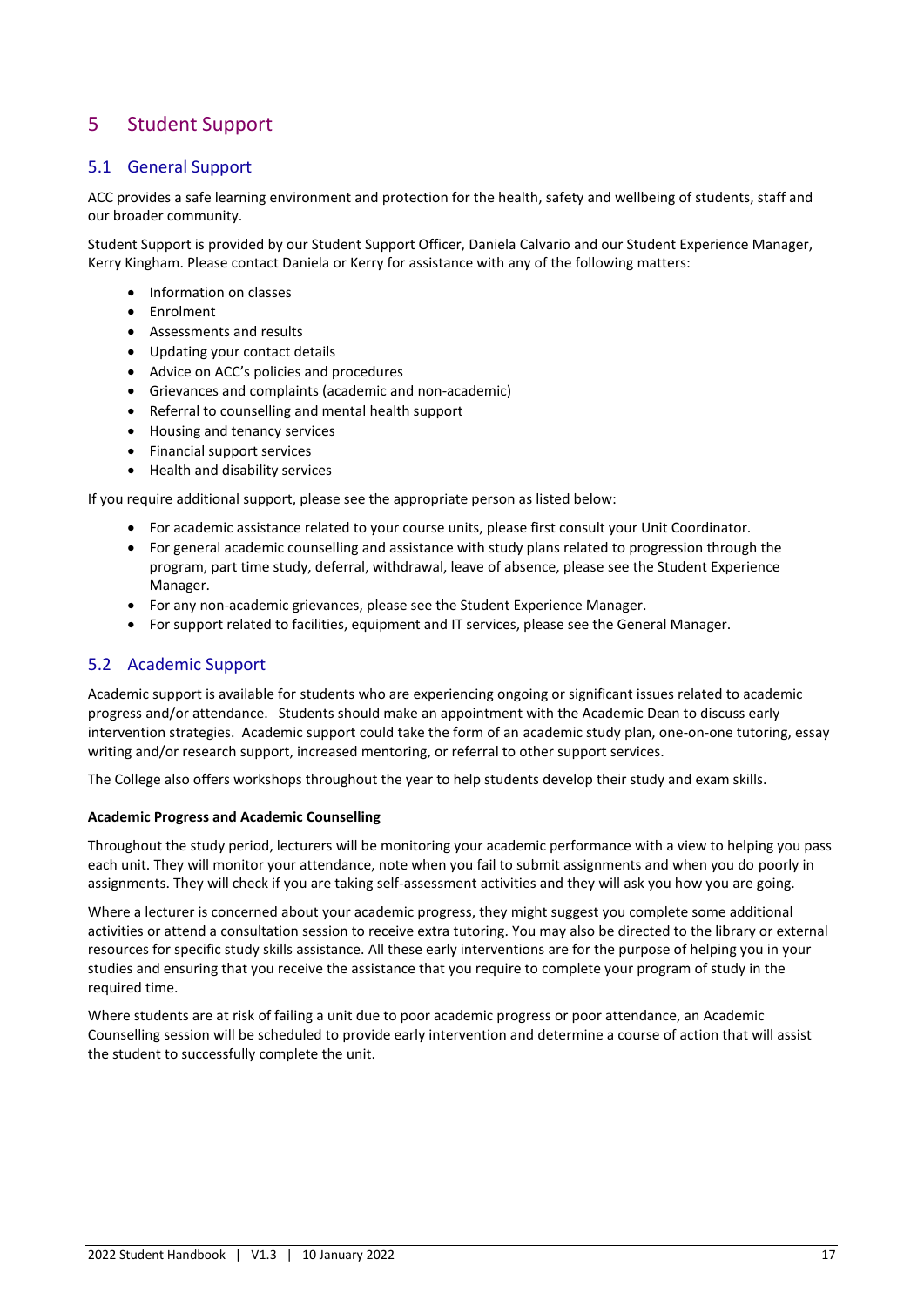# <span id="page-17-0"></span>5.3 Personal Support Services

Counselling can be helpful to support you through stressful times associated with illness, grief, overload, work, family or relationship difficulties, anxiety and depression, or anything that arises to throw you off balance. Remember that counselling does not have to be for major crises. Sometimes all we need is a neutral person who will just listen.

If you are having any personal challenges in your life that are affecting your study, please reach out to our student counsellor. The Counsellor's contact details are provided during Orientation and are also available on Moodle, from College reception or from the Student Experience Manager.

All sessions are confidential.

The College pays for the first six counselling sessions over the course of the 4-year program. Any additional sessions are normally at the expense of the student. Please enquire with the Student Experience Manager if you have a valid reason for accessing additional counselling sessions as approval can be granted by the Academic Dean for extending the counselling service beyond the six allocated sessions in special circumstances.

# <span id="page-17-1"></span>5.4 Disability

Disability encompasses a wide range of physical and mental health conditions.

We encourage all potential and current students to notify the College of any condition that may impact your studies. This may include, but is not limited to:

- Learning difficulties (e.g. Dyslexia or Dyspraxia)
- Autism Spectrum Disorder
- Medical conditions (e.g. Crohn's Disease, Chronic Fatigue Syndrome, Cancer)
- Physical disabilities (e.g. Multiple Sclerosis)
- Mental health conditions (e.g. Anxiety Disorders, Depression, Bipolar Disorder)
- Sensory impairments (e.g. vision or hearing)
- Mobility difficulties (e.g. use of mobility aids)
- Brain injury (e.g. strokes or injuries caused by accidents)
- Temporary injuries (e.g. fractured limb).

Please notify us of any disability as soon as you enrol in your course, or as soon as possible, so that we have sufficient time to discuss the impact of your condition on your studies and to put the right supports in place to help you manage your condition while studying.

The Student Experience Manager will discuss special arrangements that can be put in place and will make arrangements to negotiate a learning plan with the Academic Dean.

We are here to help you.

Students with identified and/or stated needs are consulted in relation to their study requirements and supported throughout their enrolment to reach their academic potential within the limits of the available resources. Each student's situation will be handled on its individual merits and ACC will provide reasonable adjustments within the learning environment for students with special needs through a range of services such as, but not limited to:

- Reasonable modifications to assessment
- Special consideration
- Physical access to premises.

For some useful resources on accessing extra disability support while studying please visi[t NDIS Pre-planning Toolkit](https://www.adcet.edu.au/students-with-disability/planning-for-post-secondary-education/ndis-and-further-education-resource/)  [for people with a disability entering Higher Education](https://www.adcet.edu.au/students-with-disability/planning-for-post-secondary-education/ndis-and-further-education-resource/)

Please also refer to the ACC Disability Policy and Procedures and the Equity (Anti-Discrimination) Policy which are available on th[e policy page](https://acc.sa.edu.au/policies/) of the ACC website.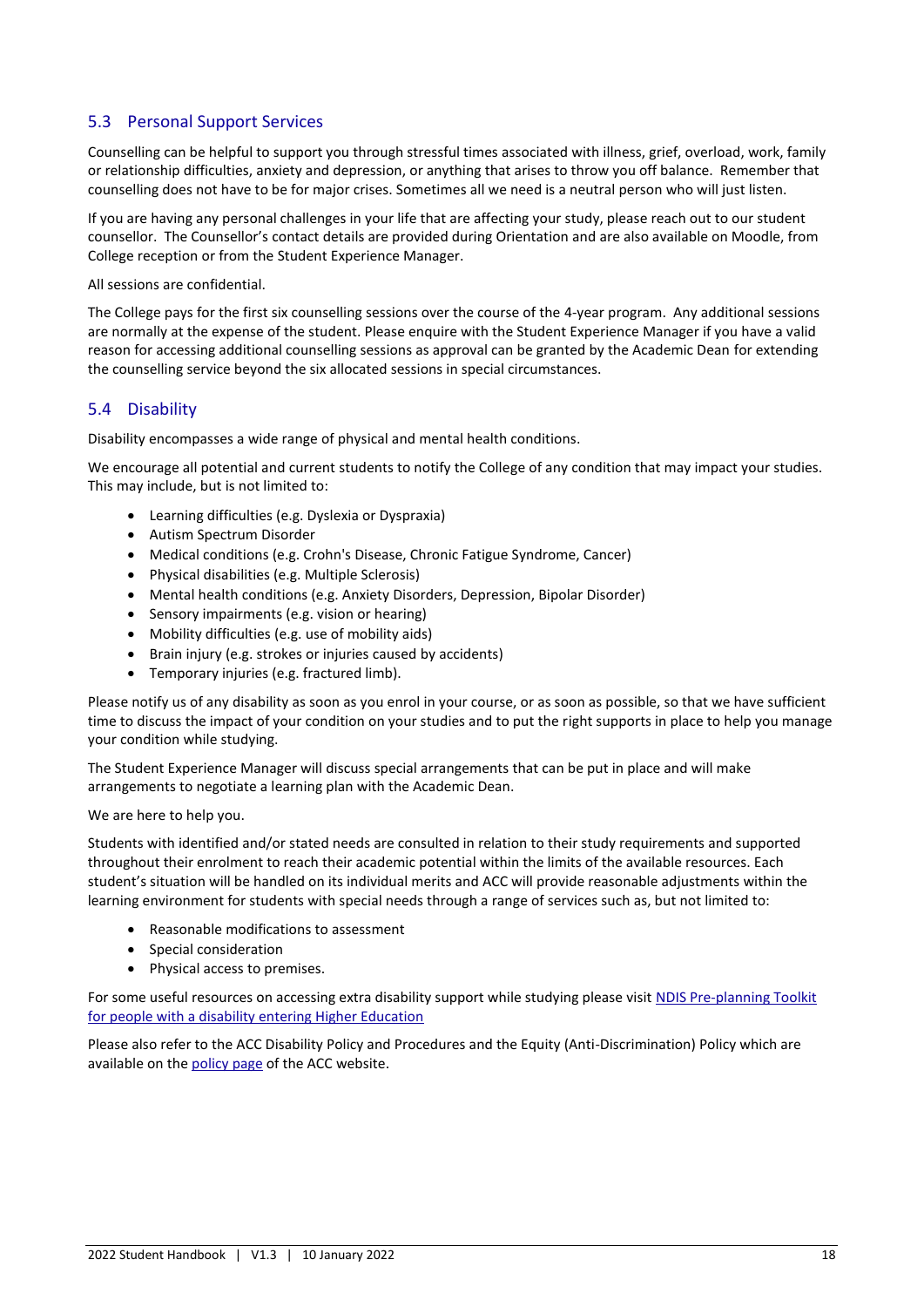# <span id="page-18-0"></span>5.5 Harassment, Bullying Sexual Assault and Sexual Harassment (SASH)

If you are the victim of any form of harassment, please speak immediately with either the Student Counsellor or the Student Experience Manager, Kerry Kingham. They will advise you on the appropriate course of action and refer you to external assistance if needed. The SASH policy and procedures can be found in ACC's Health and Safety document here.

All members of our community are responsible for contributing to a culture of mutual respect and an environment that is free of sexual harassment.

We encourage all students to download th[e 1800RESPECT Daisy App](https://www.1800respect.org.au/daisy) for emergency assistance and counselling in the event of an incident.

For information on sexual consent as well as common sexual offences and definitions (including offensive material and the distribution of invasive images), please refer to the Sexual Offences Law Handbook.

#### **Confidential Disclosures and Support**

A person wishing to make a Confidential Disclosure of sexual assault or sexual harassment and/or access further information and support can contact the following internal and external services:

#### **Internal Services**

The Student Counsellor has extensive training in first response.

#### **External Services**

[1800RESPECT:](https://www.1800respect.org.au/) 1800 737 732 (National Sexual Assault, Domestic Family Violence Counselling Service)

[Yarrow Place:](https://www.sahealth.sa.gov.au/wps/wcm/connect/public+content/sa+health+internet/services/primary+and+specialised+services/sexual+health+services/yarrow+place/yarrow+place) 1800 817 421 or (08) 8226 8777

[Shine SA:](https://www.shinesa.org.au/) 1300 794 584

#### **Reports**

A person wishing to report an incident of sexual assault or sexual harassment can contact one of the following designated Contact Officers:

- Kerry Kingham Student Experience Manager kerry.kingham@acc.sa.edu.au • Dr Navine Haworth Academic Dean drnavine@acc.sa.edu.au
- Mark McAllister General Manager mark.mcallister@acc.sa.edu.au
- 

Reports differ from Confidential Disclosures in that the incident will be recorded, confidentially communicated to appropriate staff members, and responded to through actions undertaken by ACC.

#### <span id="page-18-1"></span>5.6 Equity

ACC recognises, values and promotes the diversity of its student community as a positive feature of our teaching and learning environment. We are committed to meeting student learning and support needs so that as far as possible, all students have equal opportunities for academic success.

ACC's Equity Policy which is available on the [policy page](https://acc.sa.edu.au/policies/) of the ACC website specifies the principles and framework for ensuring equivalent opportunities for student academic success regardless of students' backgrounds. The Policy applies to all students and potential students.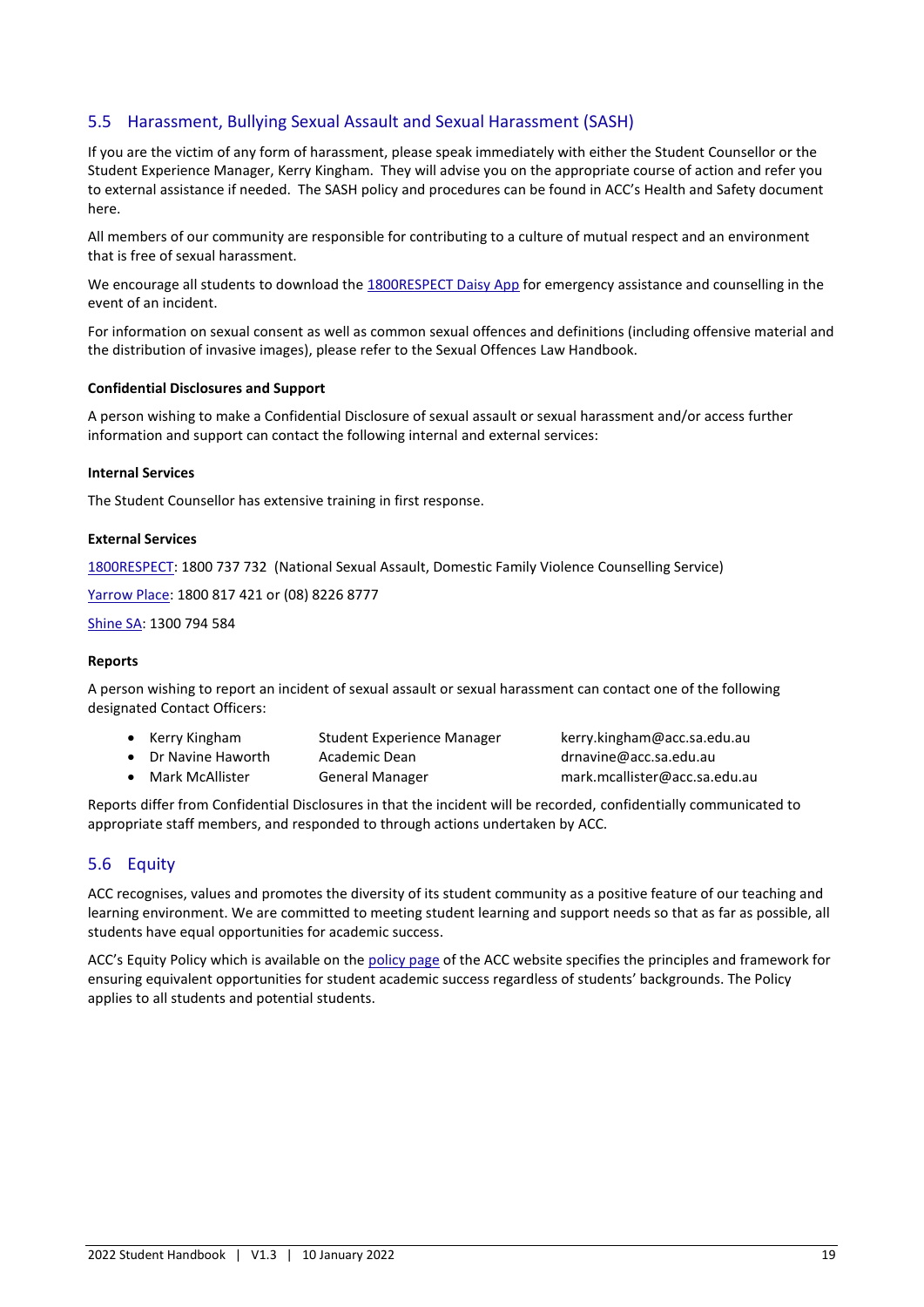# <span id="page-19-0"></span>5.7 External Counselling Services

College reception can provide information on a range of external support services related to health and wellbeing, mental health support services, sexual harassment and sexual assault agencies and emergency contacts. These include:

- [Beyond Blue](https://www.beyondblue.org.au/) provides mental wellbeing support services and many ideas on how to cope with the changes due to the pandemic. Phone 1300 224 636
- The [eSafety Commissioner](https://www.esafety.gov.au/) provides important information about how to stay safe online.
- [1800RESPECT](mailto:https://www.1800respect.org.au/) provides support services for people who have experienced sexual assault, including sexual harassment, and domestic violence.
- [Reachout.com](mailto:https://au.reachout.com/) also provides information about sexual assault, including sexual harassment, and a nationwide list of support services. Most of these services are online or via the telephone.
- [Women's Safety Services SA](mailto:https://womenssafetyservices.com.au/) for emergency and ongoing support related to domestic violence. Phone their Domestic Violence Crisis Line on 1800 800 098
- Mensline Australia 1300 78 99 78
- Mental Health Triage Service 13 14 65
- [Lifeline](mailto:https://www.lifeline.org.au/) available 24/7 if you are feeling overwhelmed or having difficulty coping or staying safe. Call 13 11 14 for Crisis Support

# <span id="page-19-1"></span>5.8 External Support Services

• [Legal Services Commission](mailto:https://lsc.sa.gov.au/cb_pages/legal_advice.php#_LEGAL_HELP_LINE) offers free legal advice through a telephone service from Monday to Friday 9.00am – 4.30pm .

Legal Help Line: 1300 366 424.

- [SA.gov.au/your-rights/tenancy-rights](mailto:https://www.agd.sa.gov.au/your-rights/tenancy-rights) for Renting and Housing advice
- [Fair Work Ombudsman South Australia](mailto:https://www.fairwork.gov.au/contact-us/offices/south-australia) for workplace issues, employment rights and conditions. Phone 13 13 94.
- [SafeWork SA](mailto:https://www.safework.sa.gov.au/about-us/our-role) for advice on health and safety in the workplace. Phone 1300 365 255

# <span id="page-19-2"></span>5.9 International Student Health Services

If you are an international student, it is a condition of your visa to maintain adequate health insurance for the duration of your stay in Australia. This means you need to purchase [Overseas Student Health Cover](https://www.health.gov.au/resources/collections/overseas-student-health-cover-oshc-resources?utm_source=health.gov.au&utm_medium=callout-auto-custom&utm_campaign=digital_transformation) (OSHC) and keep your policy up to date whilst you are in Australia and holding a student visa. OSHC assists international students to meet the costs of medical and hospital care they may need while in Australia. OSHC also includes ambulance cover and limited pharmaceuticals.

#### SA Health provide a number of fact sheets related to the Australia health system for international students, with particular reference to South Australian services.

The series covers:

- Overseas Student Health Cover (OSHC)
- Doctors and hospitals
- Medications, the dentist and Allied Health Services
- Emotional wellbeing
- General health and wellbeing
- Sexual health

#### The fact sheet series can be downloaded [here.](https://www.sahealth.sa.gov.au/wps/wcm/connect/c26b940042f5a41da3dab39d0fd82883/International+Students+Health+and+Wellbeing+Fact+Sheets+2019-+FINAL.pdf?MOD=AJPERES&CACHEID=ROOTWORKSPACE-c26b940042f5a41da3dab39d0fd82883-nKOKomq)

For general health information and referral to local health services contac[t healthdirect Australia o](https://www.healthdirect.gov.au/)n 1800 022 222. This is a FREE 24-hour telephone health advice line. Calls are answered by registered nurses who can provide expert health advice about any health issue.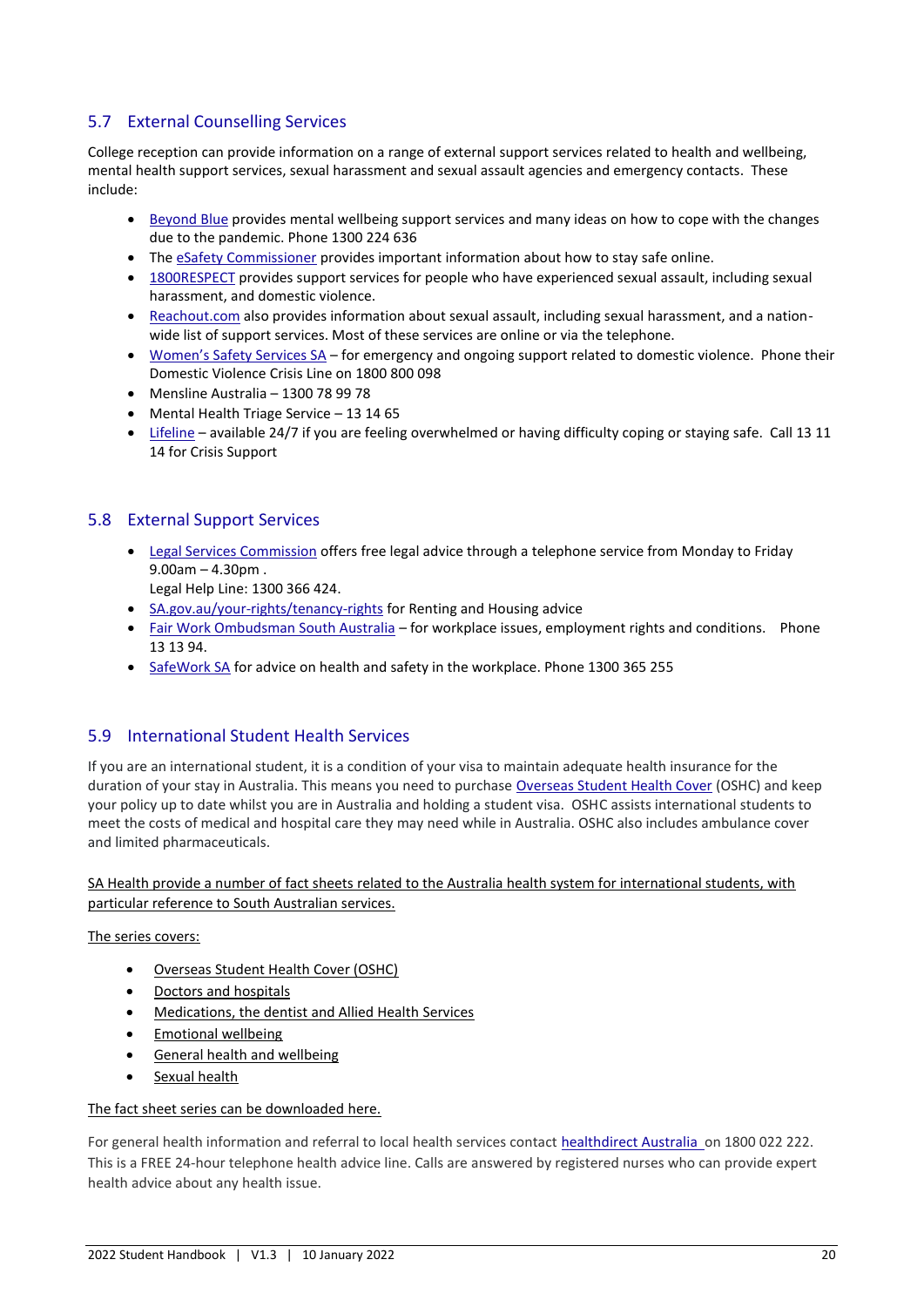# <span id="page-20-0"></span>6 Facilities on Campus

## <span id="page-20-1"></span>6.1 Kitchen Facilities and Supplies

ACC will provide basic kitchen supplies (milk, coffee, tea etc.). If you have special dietary needs and requirements, please bring your own. We encourage you to also bring your own cup and label it for your personal use.

All staff and students must clean up their utensils, dishes and cups after using the kitchen. The kitchen is a shared space. Let's keep it clean and tidy for each other.

#### <span id="page-20-2"></span>6.2 Lockers and Storage

ACC has a suite of lockers on site for student use. Please see Shannon Bell to hire a locker and obtain a key.

The charge for a locker is \$50 upfront, comprising a \$25 key deposit plus a \$25 hire charge which covers the duration of your current enrolment. Replacement for lost keys will cost an additional \$25.

Upon completing your studies at ACC, the locker key must be returned, and the \$25 key deposit will be refunded.

## <span id="page-20-3"></span>6.3 Photocopying

Photocopying, printing and scanning are available in the library. Please see administration staff to connect your laptop to the library photocopier or to have your documents printed.

The following charges apply and payment is made to administration staff:

- 10c A4 Black and white copies
- 20c A3 Black and white copies
- 50c A4 colour copies
- \$1.00 A3 colour copies

#### <span id="page-20-4"></span>6.4 ACC Student Email Addresses

All student correspondence will be sent to your acc.sa.edu.au email address. It is your responsibility to check your ACC email daily to receive important notices from staff such as late changes to teaching arrangements, timetables, student information sessions, availability of computing facilities, enrolments, latest news, announcements, other events, etc.

#### <span id="page-20-5"></span>6.5 Full Time Tertiary Student ID Cards

If you are studying more than 75% of a full-time load, you are eligible for a Tertiary Student Card which will give you discounted prices on public transport. Please see administration to organise a photo and your ID card.

Part time student cards are not available.

#### <span id="page-20-6"></span>6.6 Learning Resources and the ACC Library

The ACC Library plays a key role in supporting excellence in learning, teaching, and scholarship by the ACC community, its students and staff, through the provision and promotion of recorded knowledge.

The library provides a range of research tools and services. A Library induction session is held for all ACC students and staff at the start of each academic year.

Do you need information for an assignment? Or are you just getting started on your research? Come and talk to Janiece Pope, the librarian. Janiece is available to assist you with accessing books, journals and research every Monday from 10:00 am to 5:00 pm.

An online catalogue is available on the dedicated Library webpage [here:](https://acc.sa.edu.au/acc-library/)

The library also provides quiet study spaces, computers, internet access, photocopying and printing.

ACC staff members and students requiring a journal article or book that is not in our library collection can send a request to the librarian by filling in a form on the Library website page in accordance with the requirements of the Copyright Act.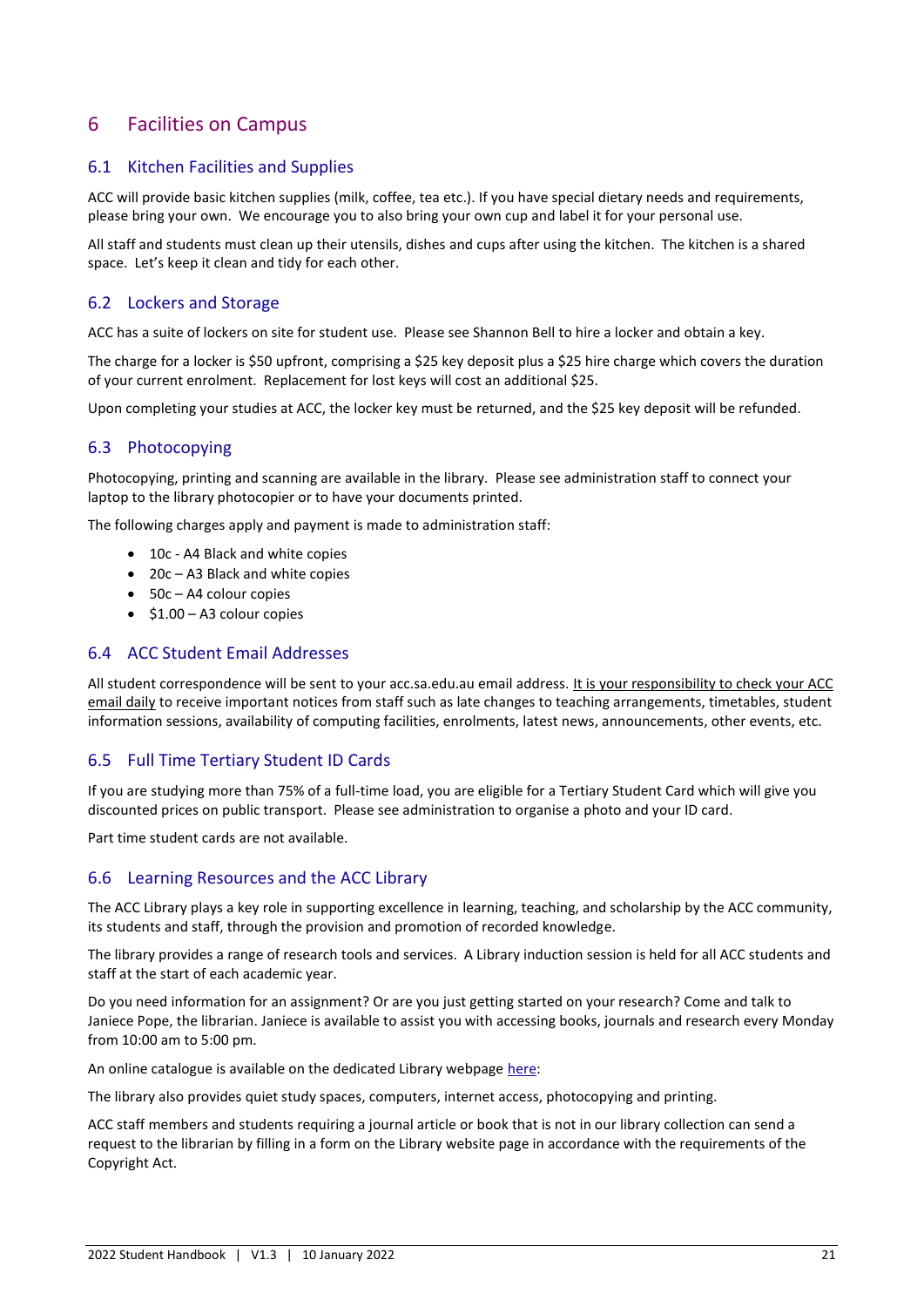#### **Borrowing Items from the Library**

All students and academic staff are already enrolled to borrow from the ACC Library. Books are checked out under the student or staff member's name.

No library cards are issued and therefore cards are not required for borrowing library items.

Unless otherwise indicated on the item, the standard borrowing period is 28 days.

Exceptions to this include items marked as Overnight Loan (due back the next day that the College is operating), or as Reference (not for loan - although there may be room for negotiation).

Loans may be renewed if nobody else has reserved the item.

#### <span id="page-21-0"></span>6.7 Student Management System (SMS) and Learning Management System (LMS)

Wisenet is the ACC Student Management System, where your personal and academic information is stored. Moodle is the Learning Management System for your course materials, online learning, online assessments and general announcements.

Due to the nature of the course material uploaded to Moodle, students are asked to sign a Non-Disclosure Agreement upon enrolment in the program that prohibits sharing of the online learning materials.

#### <span id="page-21-1"></span>6.8 Access to Internet and Computer Facilities

ACC expects students to have their own tablet or laptop computer to support their studies. A suite of computers is also available in the ACC Library for student use.

Please see Reception for the following services:

- Personal log in and password details to access the ACC student internet
- Setting up your computer/laptop/tablet with the College WIFI or printer
- Assistance with technical problems related to internet, WIFI, printing or Library computers

If the student's computer problem is found to be unrelated to the College network, then the College reserves the right to charge for the IT support services.

Students are responsible for keeping their login details and passwords safe.

The computer and network systems belong to the College and must be used for the business, educational and research purposes of the College. The computer resources of the College must be applied and used in a legal and ethical manner that is consistent with the College's educational purposes, policies and professional standards.

All users of computer resources are expected to act in a spirit of mutual respect and cooperation and use resources in an appropriate manner. The College deems misuse of computing resources and privileges as unethical and unacceptable. Disciplinary action will be taken against those who misuse the resources and privileges.

Authorised users include:

- Currently enrolled students
- Academic staff (full-time, part-time, casual or contract)
- Administration staff
- Library staff
- Other approved users whose access is consistent with the College's purpose and whose usage does not compromise in any way other users' access to resources.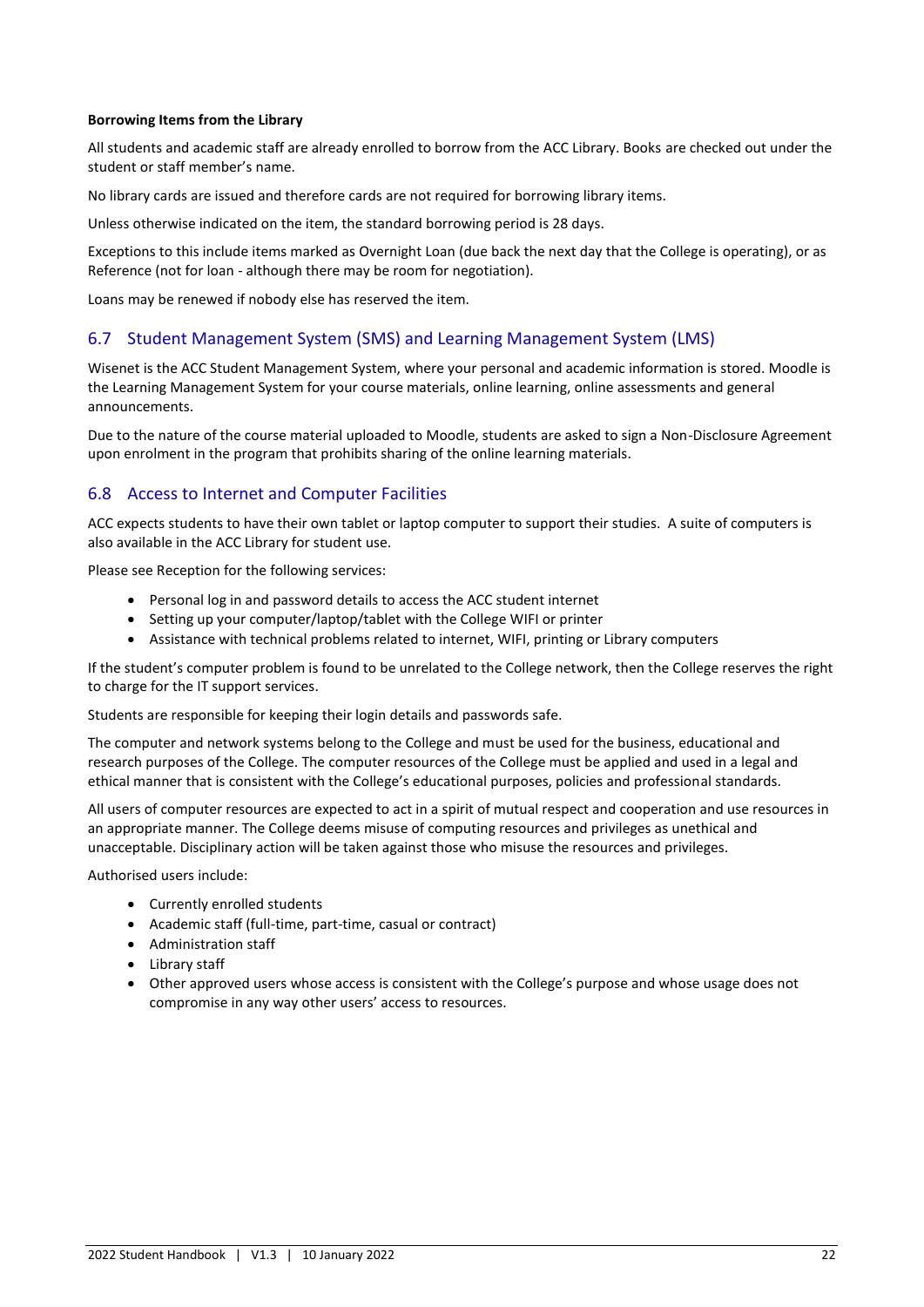#### **Acceptable use**

The use of computers and the internet must not be illegal and must be of the highest ethical standards. Further, it means that usage must not include involvement with material unacceptable to the College environment, acts of a malicious or nuisance nature, invasion of privacy, harassment, bullying, hacking, altering the settings on any computer without authorisation, plagiarism, impersonation/identity theft, spoofing, gambling, or cheating in an examination.

Inappropriate use includes, but is not restricted to:

- Using resources for any illegal activity, including violation of copyright;
- Using abusive or objectionable language or material in either public or private communications;
- Using computer equipment to disseminate or display material that may be considered fraudulent, harassing, discriminatory, obscene or threatening or causing annoyance or inconvenience;
- Viewing pornographic, racist, discriminatory or terrorist material;
- Reading other users' data, information, files, or programs on a display screen, as printed output, or via electronic means, without the owner's explicit permission;
- Circumventing or attempting to circumvent normal resource limits, log-on procedures, and security regulations;
- Using computing resources for purposes other than those for which they were intended or authorised;
- Attempting to modify or remove computer equipment, software, or peripherals without proper authorisation;
- Using of computer resources for private purposes without approval, including (but not limited to) the using of computer resources for profit making;
- Knowingly using any method or system to produce system failure or degraded performance; and
- Sending emails to all students at the College. If a need arises to send a message to all students, this can be done through Reception or the Student Facebook page.

# <span id="page-22-0"></span>6.9 Photographs and Recordings

The College advises that it regularly films and photographs students at the College and/or participating in College events and that these non-formal photographs and videos are posted on the College's Facebook pages and used in College newsletters, photo boards, websites, etc.

Some lectures and tutorials may also be conducted by an online video platform, with the subsequent recordings made available to other students.

If a student does not wish to be filmed, photographed or recorded, they should move away from the camera. They should also inform the event organiser and the photographer.

The College will make every endeavour not to record a student who does not wish to be recorded if the student has informed the College as outlined above. The student must also take responsibility to remove themselves from any recording, group photo, etc., if they do not want their image to be used by the College.

Any photograph used in any formal promotional material will only be done so with the student's written permission. Formal material is usually in connection with a brochure and may include a professional photo shoot.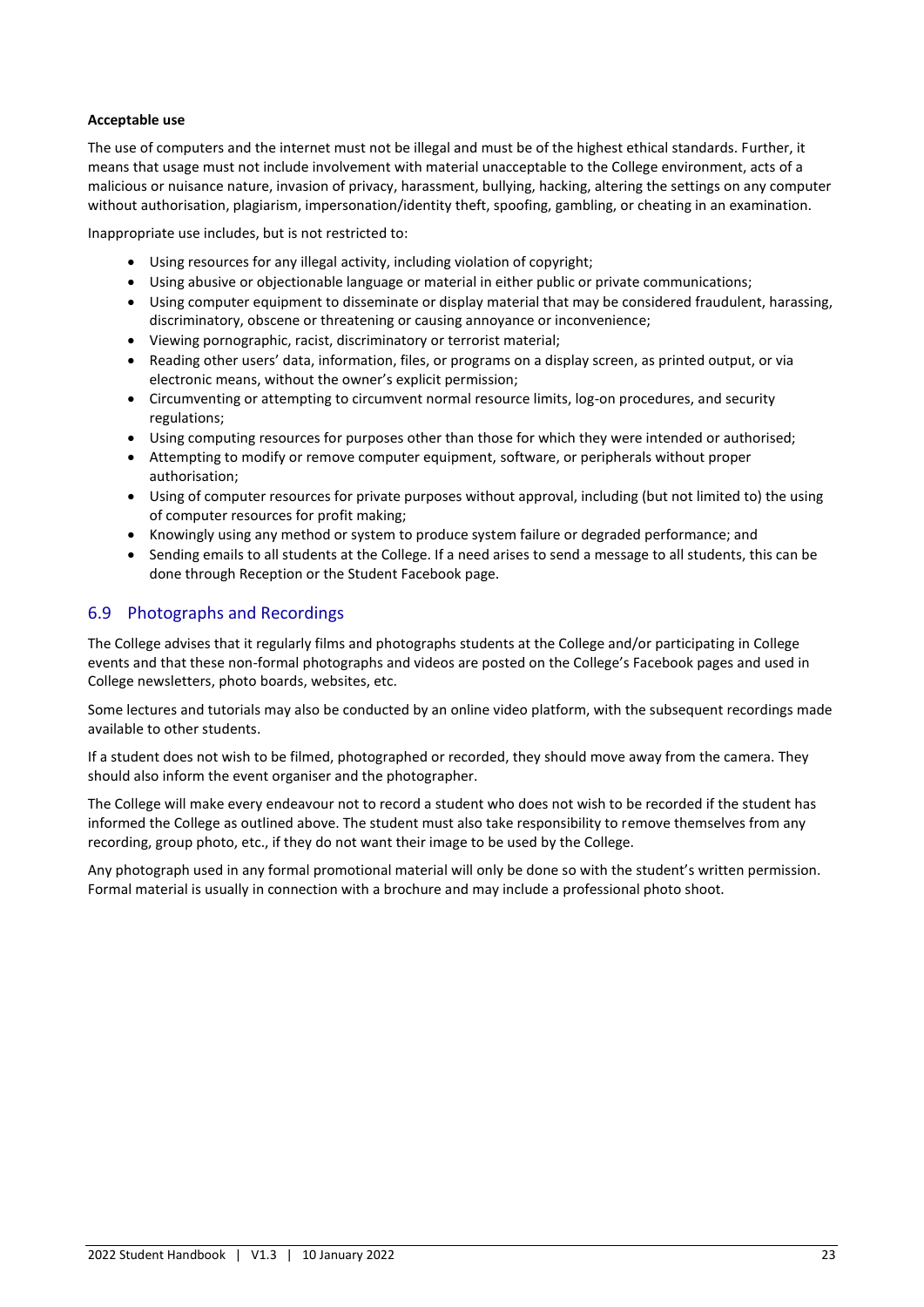# <span id="page-23-0"></span>7 Student Feedback

# <span id="page-23-1"></span>7.1 End of Semester Surveys

Towards the end of each semester, you will be asked to evaluate your subjects and how they were delivered. You are also given an opportunity to make brief comments on all aspects of the subject and the lecturer. This brief online survey is administered by ACC staff, who will summarise the data so that individual student's feedback cannot be identified.

Your opinion is valued by ACC, and the survey data is scrutinised and used as input for future teaching and learning developments and decisions. Students will be provided with feedback from the surveys each semester.

# <span id="page-23-2"></span>7.2 Student-Staff Consultative Committee (SSCC)

ACC has a Student-Staff Consultative Committee (SSCC) that discusses course-related issues, such as:

- Timetabling
- Workload
- Assessments
- Student related policies and procedures
- Facilities and equipment
- Learning resources
- Student services
- Student support

The SSCC does not deal with complaints or grievances about staff or students and student rights issues (such as appeals), which have separate processes.

The SSCC normally meets once a semester, but additional meetings can be called by students or the Academic Dean under specific circumstances.

Student representatives are the voice of the student body in their study program. They consult with their peers to find out what course-related issues are of concern to them and present those issues for discussion at SSCC meetings, then provide feedback to the other students on the results of the consultations.

# <span id="page-23-3"></span>7.3 Informal Feedback

Students who wish to provide feedback or suggestions outside of the formal avenues mentioned above are encouraged to speak with their Class Representative, the Student Academic Board Representative or the Student Experience Manager. Your constructive suggestions can then be passed on to the appropriate staff member, Committee or Board for consideration.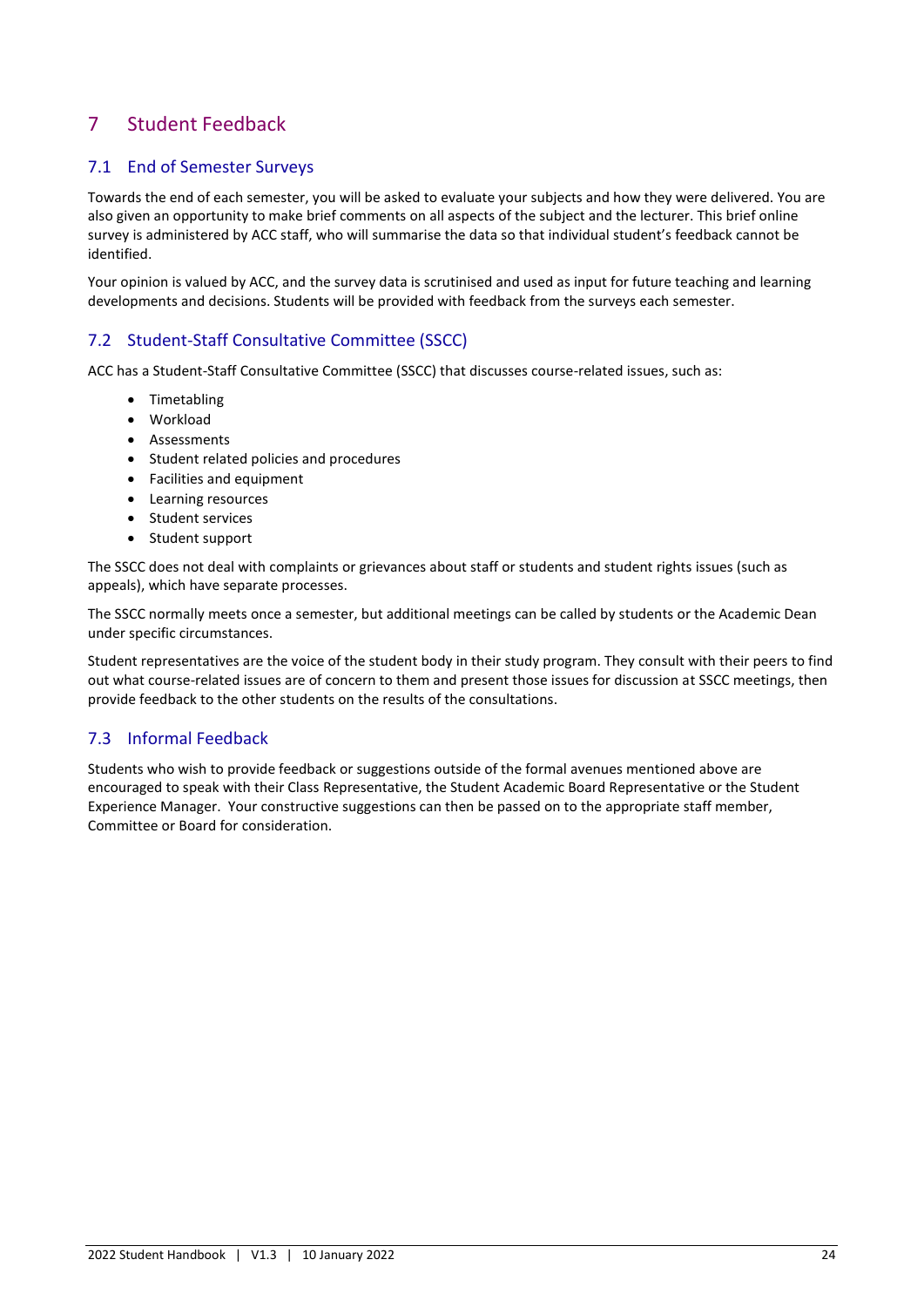# <span id="page-24-0"></span>8 Student and Staff Conduct

# <span id="page-24-1"></span>8.1 Code of Conduct

The Australian Chiropractic College is committed to the provision of a safe, nurturing and engaging learning environment. In order to achieve and maintain this environment, the College provides a set of guidelines in the Code of Conduct for ACC staff, students and affiliates to abide by which is available on the [policy page](https://acc.sa.edu.au/policies/) of the ACC website.

ACC students and staff are expected to conduct themselves in an acceptable manner that provides a safe and supportive environment. The following behaviours are defined as unacceptable within the College community:

- Harassment
- Sexual Harassment
- Victimisation
- Endangerment
- Substance Abuse
- Abuse of Power
- Verbal abuse
- Sexual Abuse
- Bullying
- Cyberbullying

In addition, a breach of the Code of Conduct Policy will be deemed to occur if any staff member, teaching staff, contractor and/or student:

- Whilst not professionally registered by a recognised chiropractic professional registration body, refers to themselves as a chiropractor, or, by their actions spoken or unspoken, causes others to believe that they are a chiropractor.
- Whilst not professionally registered performs a chiropractic intervention that is not supervised by an approved supervisor who is professionally registered.
- By their words or actions brings the College into disrepute or damages the image of the Chiropractic profession.
- Causes unnecessary disturbance or impedance of activities of the ACC or individuals within the ACC, whether in teaching, learning, or other work of/for the College.
- Does not comply with any standards of behaviour or attire required by the ACC for the orderly conduct of the College.
- Does not comply with the rules applicable to the use of ACC facilities professional protocols or the directions of those individuals in authority.
- Demonstrates behaviour that does not meet the expectations of the College, or which may result in the inability to apply for professional registration, including criminal convictions.
- Is found guilty of harassment, bullying or illegal discrimination, violent behaviour, drug and alcohol abuse, or sexual harassment or assault.
- Is seen proffering or accepting gifts or benefits, as they may be perceived as bribes for an advantageous outcome.
- Fails to declare a conflict of interest that may arise from a personal and/or family and/or business relationship and which influences the outcome of an ACC assessment or decision to their advantage.

A breach of the Code of Conduct policy will also be deemed to occur if a student:

- Commits an act of plagiarism or submits previously submitted work without prior permission.
- Commits other forms of academic misconduct such as, but not limited to, cheating in an examination and contract cheating.

#### **Procedures for managing misconduct**

The procedures for determining and managing what constitutes a minor or more serious incident of academic misconduct are covered in detail in the ACC's Academic Integrity Policy and Procedures which is available on the [policy](https://acc.sa.edu.au/policies/)  [page](https://acc.sa.edu.au/policies/) of the ACC website.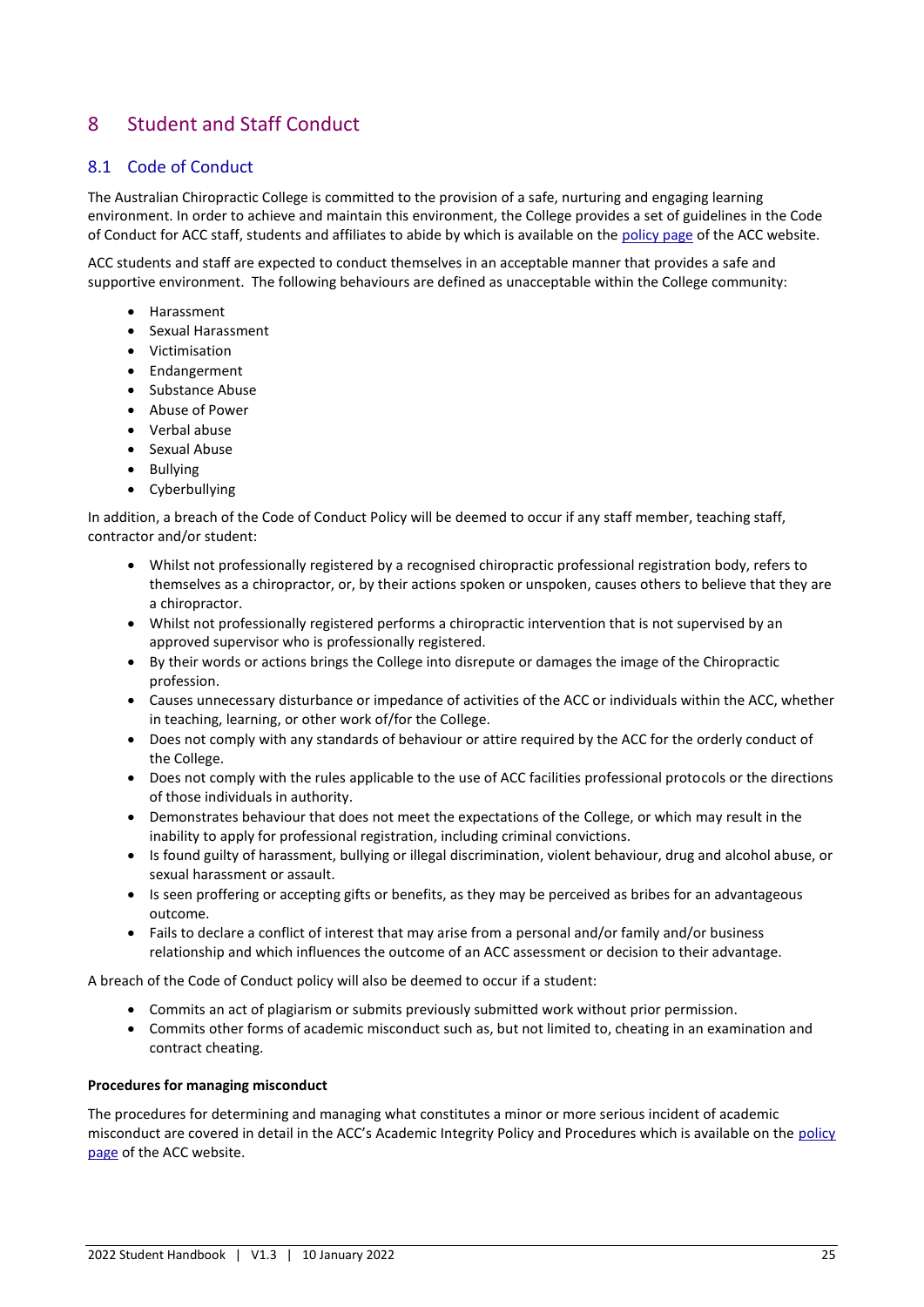Similarly, the procedures for managing workplace bullying and/or harassment and/or work-related violence and also sexual assault and sexual harassment are dealt with comprehensively in the ACC's suite of policies and procedures for Workplace Health and Safety which is available on the [policy page](https://acc.sa.edu.au/policies/) of the ACC website.

For all other alleged or observed breaches of expected standards of professional and civil behaviour (including undeclared conflicts of interest by virtue or personal or family or business relationships), the following procedures apply:

#### **Professional Conduct**

All chiropractic students must adhere to the standards of behaviour and ethics that regulate the profession as outlined i[n The Chiropractic Board of Australia Code of Conduct.](mailto:https://www.chiropracticboard.gov.au/Codes-guidelines/Code-of-conduct.aspx)

In addition, the College expects that:

- A student shall not refer to themselves as a chiropractor, or lead others by their actions, or the spoken or written word, to believe they are a chiropractor.
- Chiropractic care shall be performed only under the direct supervision of an approved Chiropractic Centre Intern Mentor in the College's Chiropractic Centre.
- A student must not at any time say, write or do anything that would damage the reputation of the profession in the eyes of the community.
- A student must not say or write anything that portrays either chiropractic or the College in a way that differs from the chiropractic principles and objectives taught in class.
- The Privacy Act must be complied with at all times. This means that no information about an individual or organisation shall be divulged in any way without the permission of the individual or their appointed representative, guardian or the organisation's appointed officer.

#### **Dress code**

All staff and students must be dressed professionally at all times. Tattered jeans or indecent garments are not allowed. For health and safety reasons, all students must wear proper shoes or sandals on the College premises at all times. Open footwear such as thongs, jandals or flip flops are not considered acceptable footwear.

#### **Mobile Phones**

Mobile phones must not be used during class-time, examinations and assessments, in the Chiropractic Centre, or left unattended or used at any other time when use may disturb others.

#### <span id="page-25-0"></span>8.2 Student and Staff Clinical Advice

#### **For faculty**

In situations where students seek health advice, care and/or therapeutic treatment from ACC employees on-site at the ACC campus or other ACC establishments (teaching clinics), employees of the ACC are not to provide students with advice, therapeutic treatments or chiropractic, but rather refer students to seek appropriate advice, assessment, treatment or care at a dedicated clinical facility.

Faculty are reminded of their role and responsibility as an educator while engaged as an employee and in the teaching and learning environments of the ACC.

#### **For students**

Students are advised not to seek health advice, care and/or treatment from ACC employees on-site at the ACC. Students are to seek clinical advice, assessment, treatment or care at a dedicated clinical facility.

#### <span id="page-25-1"></span>8.3 Guidelines for Facebook and Other Social Media

When using social media, as in all other situations, it is expected that College staff and students demonstrate respect for co-workers, students, the College and the profession. The College respects the right of staff and students to engage in constructive conversation regarding chiropractic by adding value to social media discussions without obscenities, ethnic slurs or degrading personal remarks, or raising topics that may be offensive (for example, religion and politics). Please refer to ACC's Guidelines for Social Media use which is available at the ACC [policy page.](https://acc.sa.edu.au/policies/)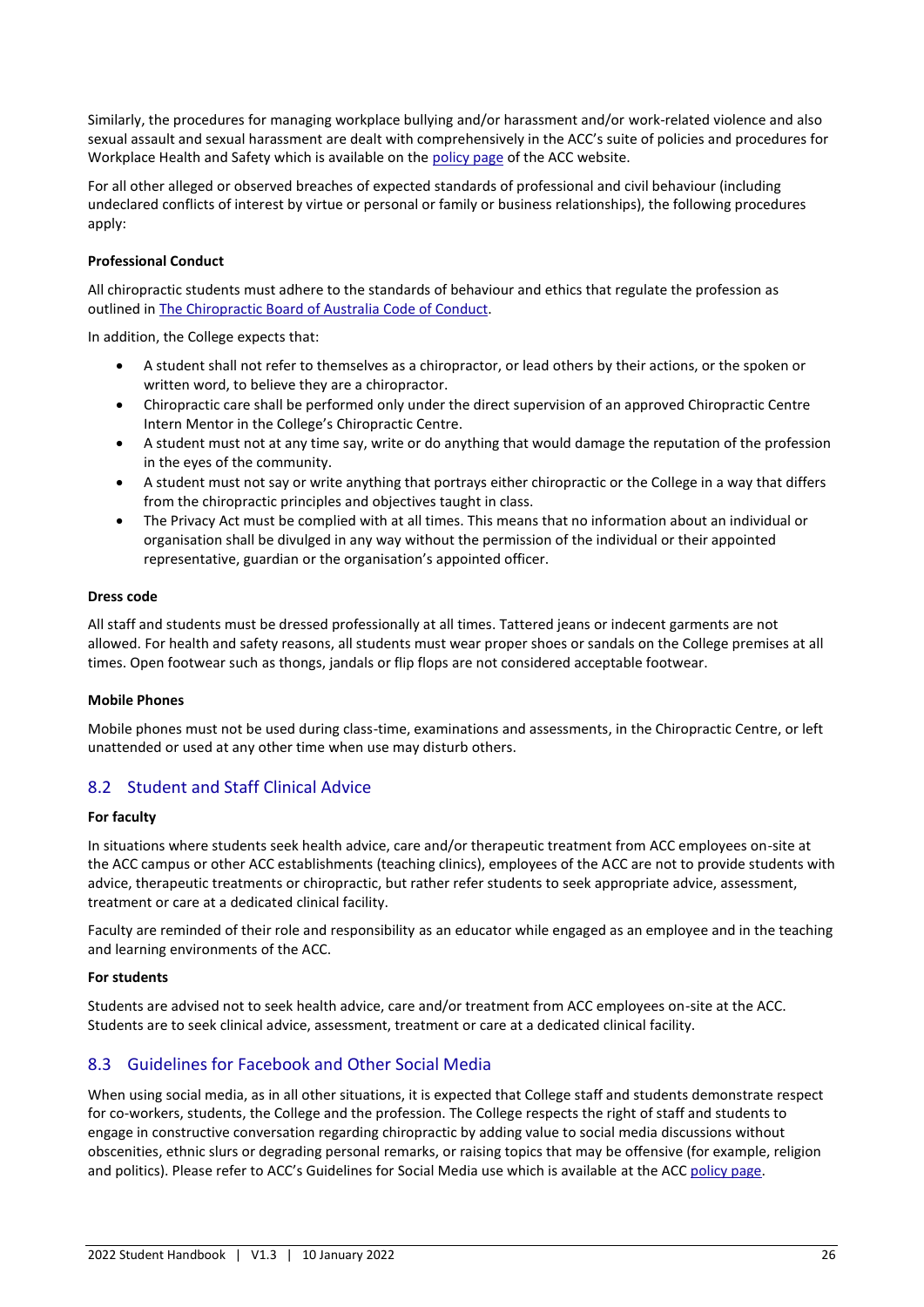# <span id="page-26-0"></span>9 Complaints and Grievances

# <span id="page-26-1"></span>9.1 Overview

Students are referred to the Grievance Management Non-Academic (Students) Policy and the Student Academic Appeals Procedures which are available on the [policy page](https://acc.sa.edu.au/policies/) of the ACC website to understand their rights on how to proceed if they are dissatisfied with the College's internal processes.

There are different procedures depending on whether the matter is academic or non-academic and whether a student is an international or domestic student.

Formal Complaints and Grievances will be received and addressed in line with the following principles:

- All complaints will be taken seriously.
- Issues are to be resolved as close to the complaint as possible.
- The rules of natural justice will apply.
- Timeliness of resolution is a factor.
- Staff and students have the right to expect protection against frivolous or vexatious complaints.

College procedures are not intended to prevent the resolution of issues by following informal processes, which often offer the best chance to resolve issues when and where they happened. In these instances, no official records of issues, resolutions or people involved are kept.

Using informal processes should not prevent either party from moving to a more formal process as required.

## <span id="page-26-2"></span>9.2 Concern Related to the Academic Program

The first person that a student should discuss unit or lecturer concern is with the unit lecturer.

If the concern is regarding an exam or assessment irregularity, students should not speak to the unit lecturer. Refer to the Assessment of Coursework Policy and Procedure to understand the process to deal with an assessment irregularity concern.

If the issue is not resolved, the Class or Student Representative is the next step. Student representatives should also be the first point of contact if the class has an issue with a policy or concern.

The Student Experience Manager is also available to informally discuss student concerns.

Individual concerns regarding the academic program should be directed to the Academic Dean.

The College welcomes student feedback and input. Do not hesitate to discuss any concerns, suggestions or ideas. College faculty and staff are always willing to listen.

# <span id="page-26-3"></span>9.3 Concern Related to Harassment or Bullying

The first step a student should take if they feel they are being harassed or bullied is to speak to the person directly and tell them to stop the behaviour.

If this approach is not successful or it is difficult to approach the person, seek guidance from the Student Support Officer or Student Experience Manager.

Students who would like to make a formal complaint should refer to the process detailed in the next section and also refer to the definitions under the heading 'Unacceptable Behaviours' in Section 8.1 of this Handbook.

# <span id="page-26-4"></span>9.4 Concern Related to College Policies and Administration Decisions

Students who wish to make a complaint regarding the fairness or consistency of a policy or administrative decision of the College should contact the Student Experience Manager, who will advise on the appropriate course of action. This may involve preparing a written complaint after discussion with the appropriate staff member.

Students may choose to seek the support of their Class Representative, the ACC Student Association, or another College staff member in presenting or resolving the complaint or grievance.

If necessary, the formal complaint will be escalated to the President, who may interview the complainant and any other party and appoint an independent person to assist in achieving a resolution through mediation.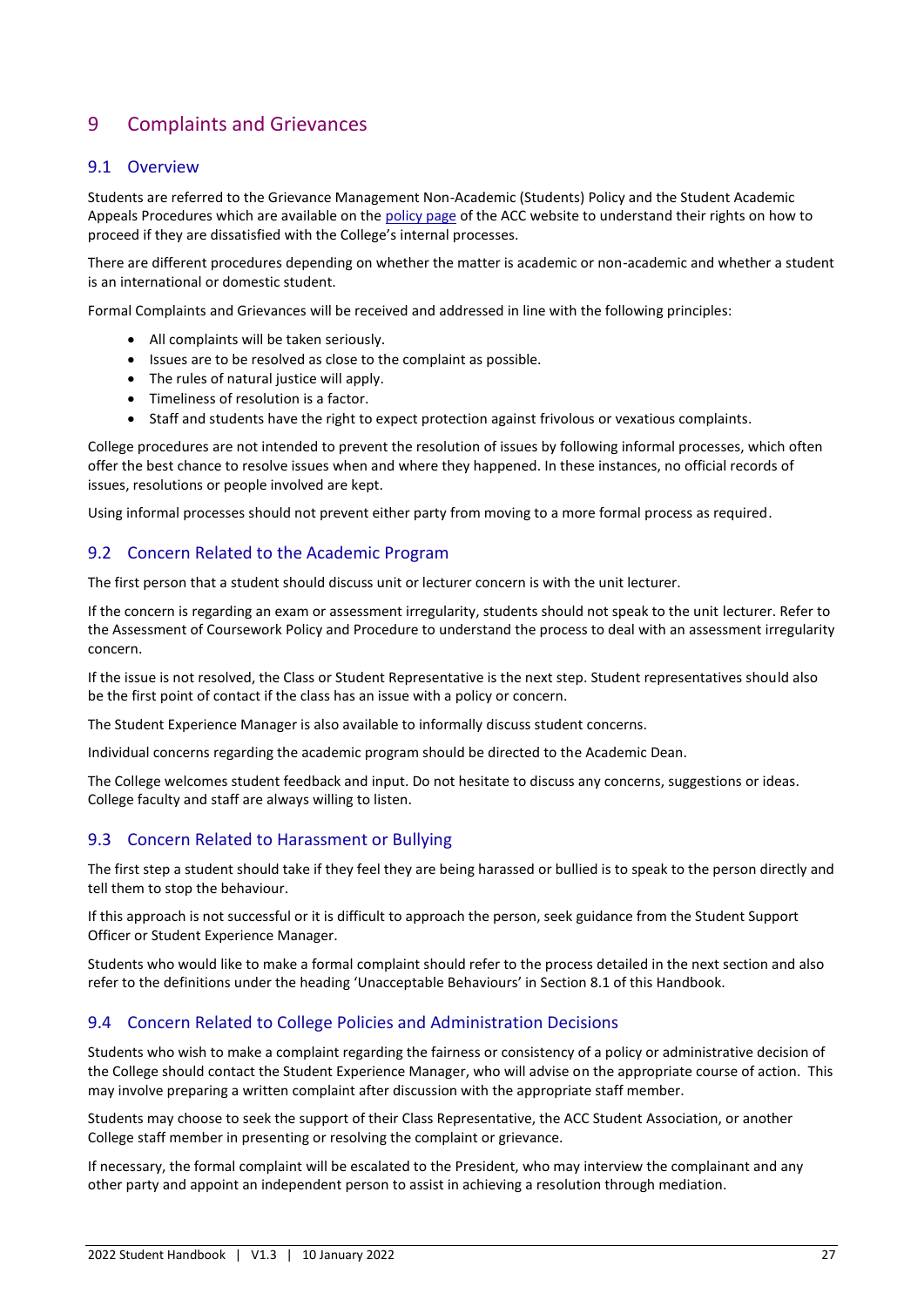In this case, the President will provide a written response to the complainant.

Written records will be held by the President for analysis and ongoing quality improvement but will be kept in such a way that will protect the confidentiality of the student.

# <span id="page-27-0"></span>9.5 Concern Related to Professional Conduct

Staff and students of the College are expected to behave according to the College Code of Conduct and College values as outlined in this Student Handbook.

Any student who wishes to make a formal complaint regarding the professional conduct of a staff member or another student should:

- Obtain advice from the Student Experience Manager, Academic Dean, General Manager or President on the procedures for submitting a formal complaint
- Prepare a written complaint or sign a written complaint form after discussion with the appropriate person.

The Student Experience Manager and Academic Dean are designated as contact persons who will listen to a complaint, give information on options available, and give counselling and support to the complainant. The contact person will respect the complainant's wishes and feelings.

Options available to complainants include:

- Discussion with no further action
- Supported informal communication between the complainant and the other party, and
- Informal communication by the contact person with the other party.

The complainant need not be personally identified to the respondent; however, the detail provided must be sufficiently clear for the respondent to understand the nature of the complaint. In some situations, it may be impossible to pursue a complaint unless the complainant agrees to be personally identified. Both parties have the right to seek advice from independent advisors at any time.

The President may appoint at least two Complaints Officers to consider the complaint and response, and to interview both parties and appoint a Complaints Manager to manage the complaint.

If a formal complaint is made, the President, appointed Complaints Manager or the Complaints Officer will interview the complainant and any other party involved.

The President or the appointed Complaints Manager may appoint an independent person to assist in achieving a resolution through mediation. If mediation is inappropriate or unsuccessful, the President or the Complaints Manager will put the complaint in writing to the respondent, along with advice to consult his or her colleagues or professional association and specifying any details that must be included in a response.

The respondent must make a response to the complaint in writing within ten days of receiving the written complainant.

If the complaint is substantiated, a resolution will be sought either through informal processes or through the formal disciplinary provisions.

The President or the Complaints Manager will provide a written response to the complaint.

Written records will be kept on file, and a record will be kept on the academic or personal files of the complainant and respondent.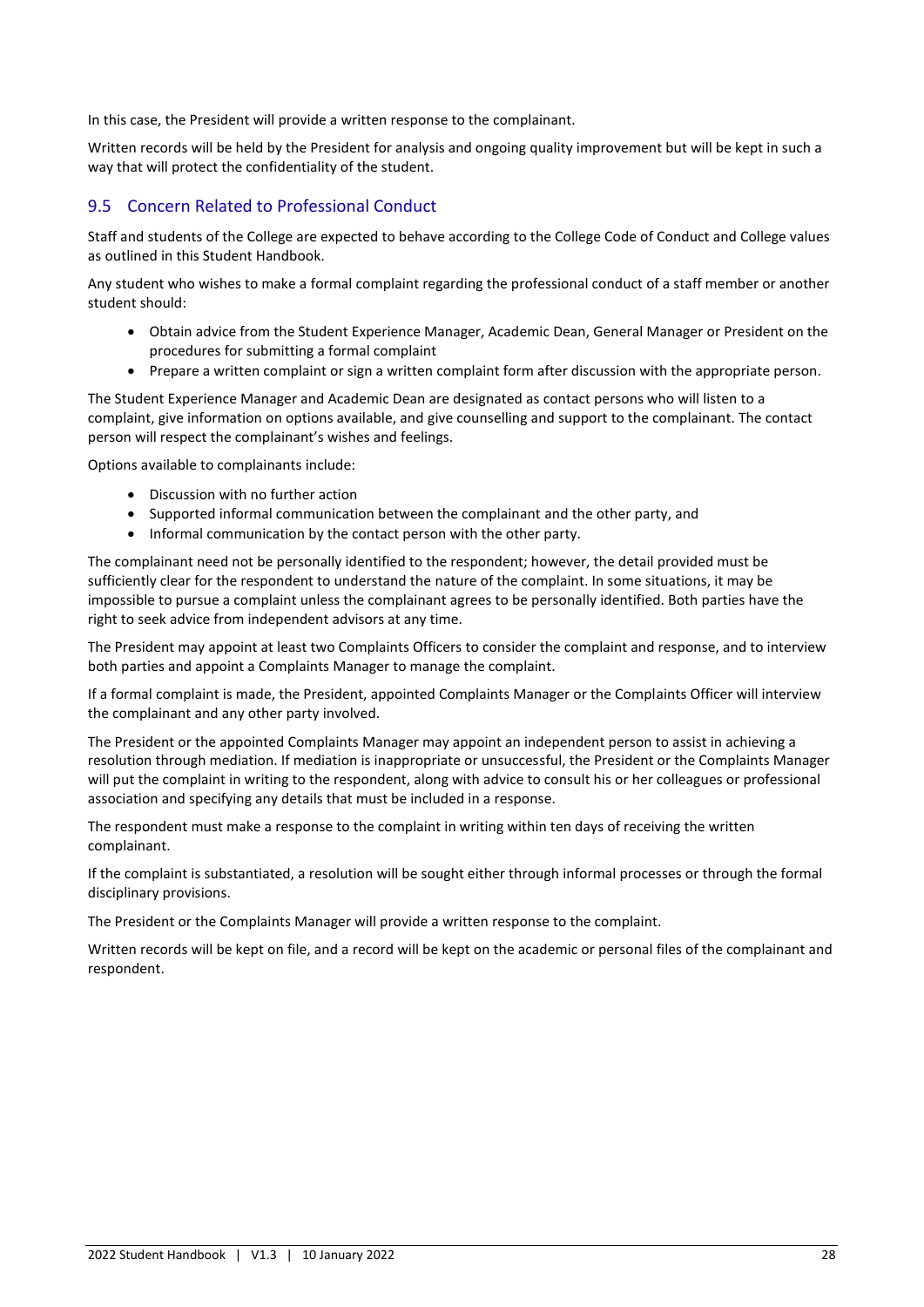# <span id="page-28-0"></span>10 Enrolment and Attendance

# <span id="page-28-1"></span>10.1 Attendance at Lectures and Tutorials

Attendance expectations at lectures and tutorials are outlined on course unit outlines and unless specified otherwise, attendance is expected at all classes.

Please refer to the College's Attendance Policy and Procedures which is available on th[e policy page](https://acc.sa.edu.au/policies/) of the ACC website.

Compulsory attendance is necessary at all practical work sessions for a number of reasons: to achieve the necessary level of interaction, in particular in group work; because of the sequential nature of work in some subjects; because of the need for students to provide an audience and feedback for other students presenting work; and to ensure the authorship of project work on which assessment is based.

If you are unable to attend a class, we ask that you notify College reception in advance of the class and indicate when you next expect to attend.

Where you miss an in-class assessment due to non-attendance, you will be required to submit a request for an extension or alternative assessment in line with the ACC's Assessment of Coursework Policy and Procedures which is available on th[e policy page](https://acc.sa.edu.au/policies/) of the ACC website.

Lecturers record attendance and students who are absent and at risk of failure due to low-attendance will be notified.

Please refer to the Students At Risk Policy and Procedures and Academic Progress – Domestic Student Policy and Procedures which are available on the [policy page](https://acc.sa.edu.au/policies/) of the ACC website.

## <span id="page-28-2"></span>10.2 Leave of Absence

If a student wishes to take a leave of absence from the program, they must apply to the Student Experience Manager by completing the *Application to Withdraw/Leave of Absence form*. The Academic Dean grants the leave of absence. If the Academic Dean rejects the leave of absence, the student may apply to withdraw from the program.

A student may take a leave of absence from their program of study for up to two consecutive semesters. Any student taking leave for more than two consecutive semesters must withdraw. A student who takes leave and does not return after two consecutive semesters will be considered a withdrawn student.

A student applying for leave of absence must not have any outstanding money owing to the College nor have any obligations outstanding to the Library, Chiropractic Centre or to any other College department. Any tuition fee refunded is subject to the refund policy. The refund policy also includes information about the grade the student receives in relation to the date of the deferment. Any refund due will be held until all outstanding obligations to the College have been met.

If a student does not re-enrol after two consecutive semesters and is withdrawn from the program, they will be subject to the withdrawal procedures outlined in the Domestic Student Loans and Fee Policy which is available on the [policy page](https://acc.sa.edu.au/policies/) of the ACC website will also apply.

#### <span id="page-28-3"></span>10.3 Withdrawal from Individual Units

Domestic students may withdraw from an individual unit or units by submitting an *Application to Withdraw/Leave of Absence form* to the Student Experience Manager prior to the census date and meeting with the Academic Dean. The effective date of the withdrawal is the date the student submits the form pending approval by the Academic Dean. Students wishing to withdraw from a unit should refer to the *Terms and Conditions of Enrolment*, the Domestic Student Loans and Fee Policy and the Grades and Results Policy and Procedures which are available on the [policy page](https://acc.sa.edu.au/policies/) of the ACC website.

#### <span id="page-28-4"></span>10.4 Withdrawal from the Program

If a commencing student who has been offered and accepted enrolment wishes to withdraw prior to the semester start date, they must contact Admissions to process their request. Withdrawal must be finalised prior to the census date for the enrolled semester.

Refer to the *Terms and Conditions of Enrolment* and the Domestic Student Loans and Fee Policy which is available on th[e policy page](https://acc.sa.edu.au/policies/) of the ACC website for more information.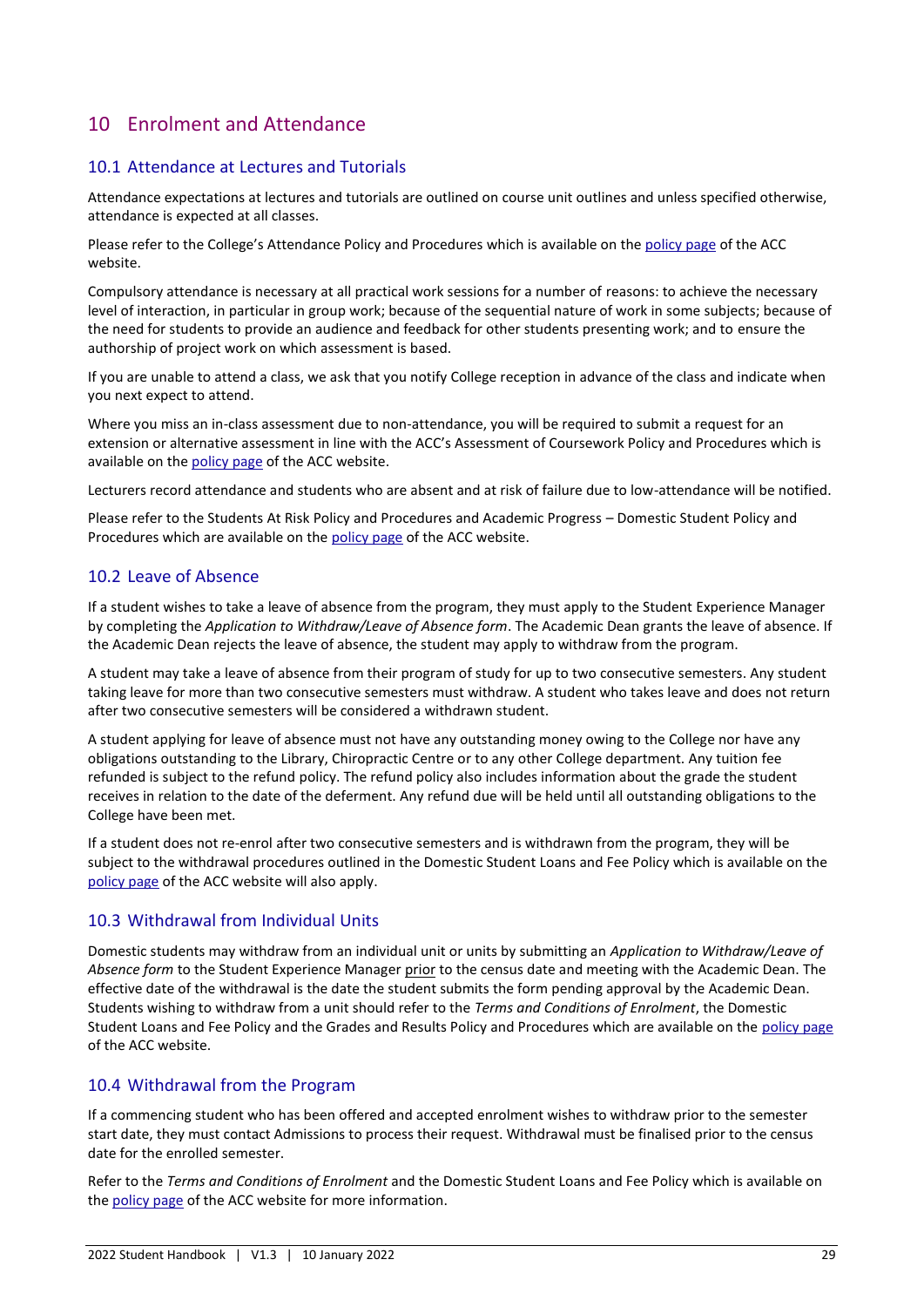If a domestic continuing student wishes to withdraw from the program, they must apply to the Student Experience Manager and meet with the Academic Dean to complete an exit interview. The effective date of the withdrawal is the date the student submits the *Application to Withdraw/Leave of Absence form*.

The student must return their ID card within 10 days of the withdrawal approval date.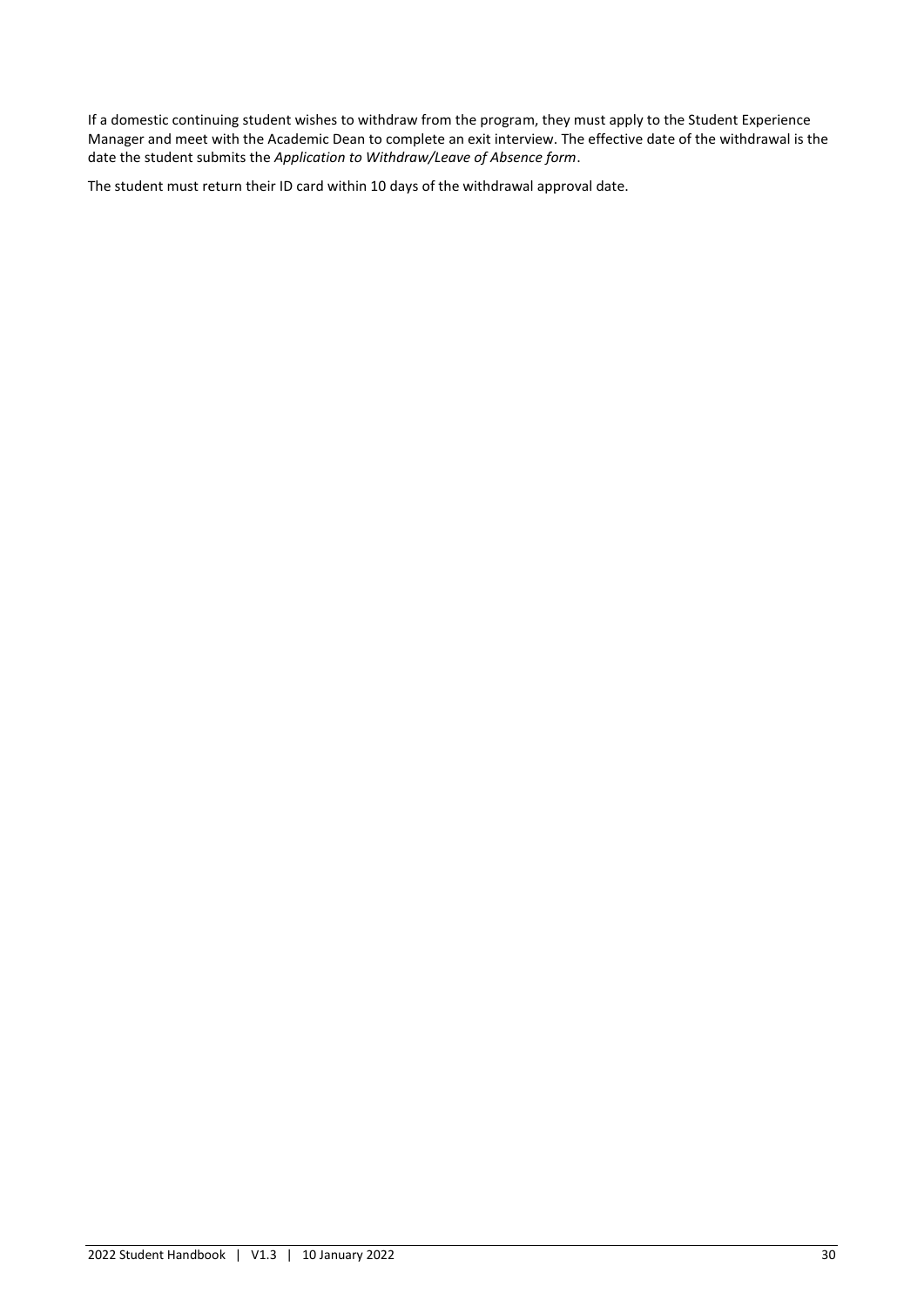# <span id="page-30-0"></span>11 Assessments, Examinations, Grades and Academic Progress

Detailed information on the policies and procedures for assessments and examinations are in the Assessment of Coursework Policy and Procedures document which is available on the [policy page](https://acc.sa.edu.au/policies/) of the ACC website.

# <span id="page-30-1"></span>11.1 Assessments

The purpose of assessment is to:

- Assist students in identifying areas of personal and professional growth, and areas requiring further development in relation to the objectives of the program and the outcomes of each unit;
- Assist staff so that their teaching programs meet the needs of the students; and
- Represent the achievements of students and graduates relative to the roles they may assume on graduation.

All units will include in-unit (or progressive/formative) assessment. In-unit assessment may include assignments, research projects, practical activities, tests or other activities. In-unit assessment will guide students on examination practices, provide progressive feedback to students on their achievements, and provide evidence in the event that students seek Aegrotat passes. In-unit assessment requirements, including due dates, will be advised to students in the first class of the semester and specified in the unit outline.

The structure and weighting of assessments for each unit will also be specified in the unit outline.

Most units include end-of-unit assessment by examination (written and/or practical), although some units may be better assessed by assignments and may include an additional assignment or class presentation in lieu of an exam.

# <span id="page-30-2"></span>11.2 Assessment Extensions

#### **Grounds for Request**

The following constitute acceptable grounds for a request for an extension for the submission of assessment tasks other than formal examination or assessment:

- Medical grounds
- Personal/family situation
- Work-related, or
- Other unavoidable or unforeseen circumstance.

All extension requests must be submitted in writing and must provide detail of the nature of the request along with any supporting documentation.

Extensions may be sought for a maximum of fourteen (14) consecutive days. Individual Unit Coordinators generally grant approval. In exceptional circumstances, extension may be considered beyond 14 days, in consultation with, and with the final approval from the Academic Dean.

In cases where extension is sought due to medical or allied health reasons, supporting documentation must include a signed certificate from a registered medical or allied health provider.

#### **Extension Timelines and Late Penalties**

All extension requests must be written and submitted to the appropriate Unit Coordinator on or prior to the assessment submission deadline. Requests must be accompanied by supporting documentation in order to avoid a late submission penalty. To ensure receipt of a submitted request, students are required to follow up all written submissions with a phone call to the relevant authorising authority.

Submission of a request for an extension does not guarantee approval. Students are therefore advised to submit the assessment in question as soon as possible after the due date. To maximise the chance of a successful request for an extension, submission of the request is advised as early as possible prior to the submission deadline.

Requests received after the submission deadline will be subject to a late submission penalty.

For those assessment tasks where the availability of an extension or application for a late submission is not appropriate, the late or non-submission will result in a graded mark of zero (0). These assessment specifications will be clearly outlined within the assessment requirements of the program profile.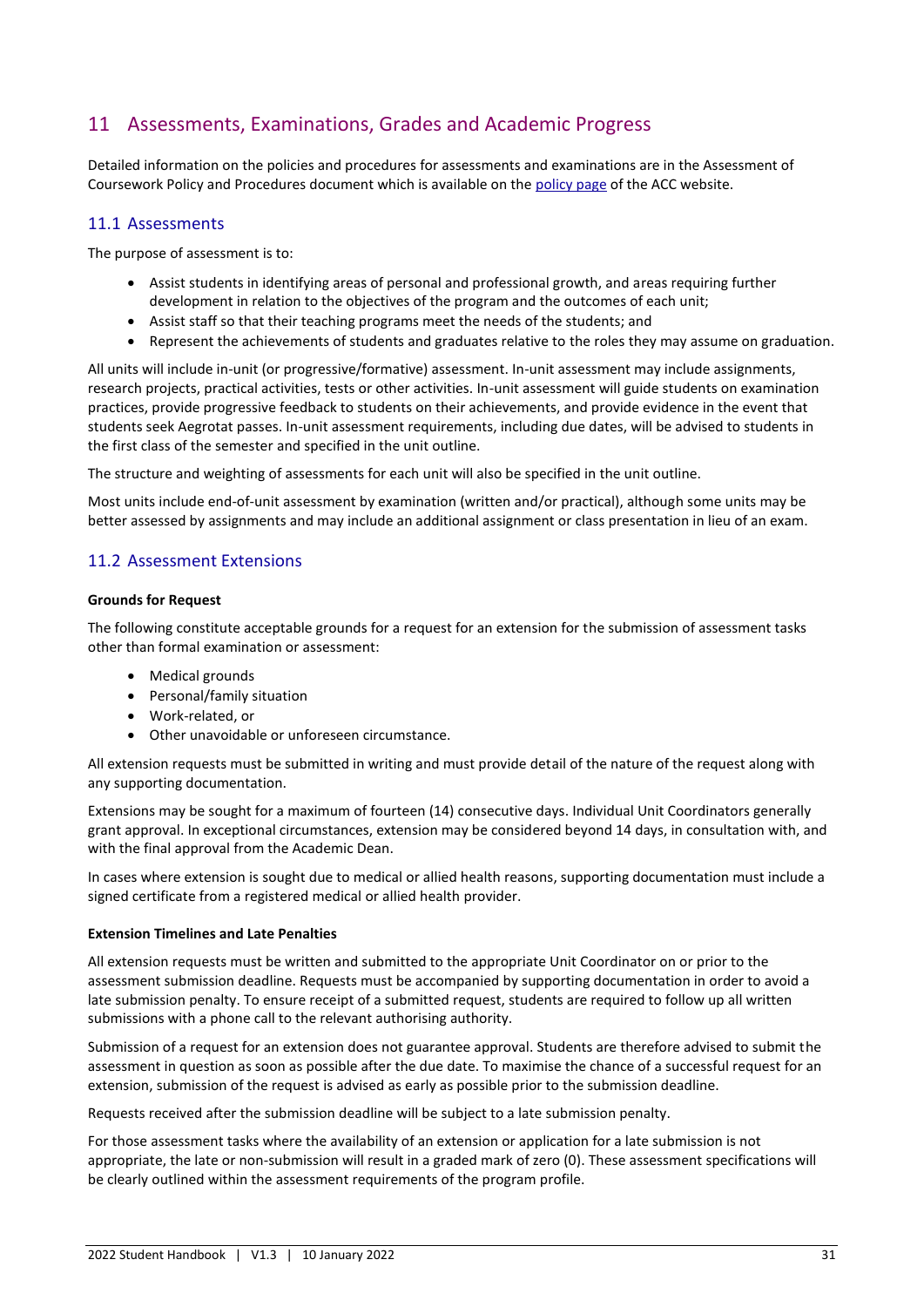# <span id="page-31-0"></span>11.3 Special Consideration

Special consideration and arrangements are made to ensure optimisation of academic success for those students with a disability or special needs.

A student may also appeal for Special Consideration where their examination has been adversely affected by exceptional circumstances. Special Consideration procedures are outlined in the procedures below.

# <span id="page-31-1"></span>11.4 Deferred Examinations

Deferred examination applications may be considered for those students who are/were unable to attend an examination in the standard exam period due to exceptional circumstances such as:

- Illness or serious health problem. As a general rule, the College does not consider minor ailments such as colds and minor respiratory infections as sufficient grounds for being unfit to sit an examination
- Serious personal trauma
- A cultural or sporting commitment at State, national or international representative level
- Jury duty
- Defence Forces Reserve commitments
- Serious incapacity during the central examination period
- Religious or cultural grounds, or
- Exceptional family, work or personal circumstances which are outside of the control of the student.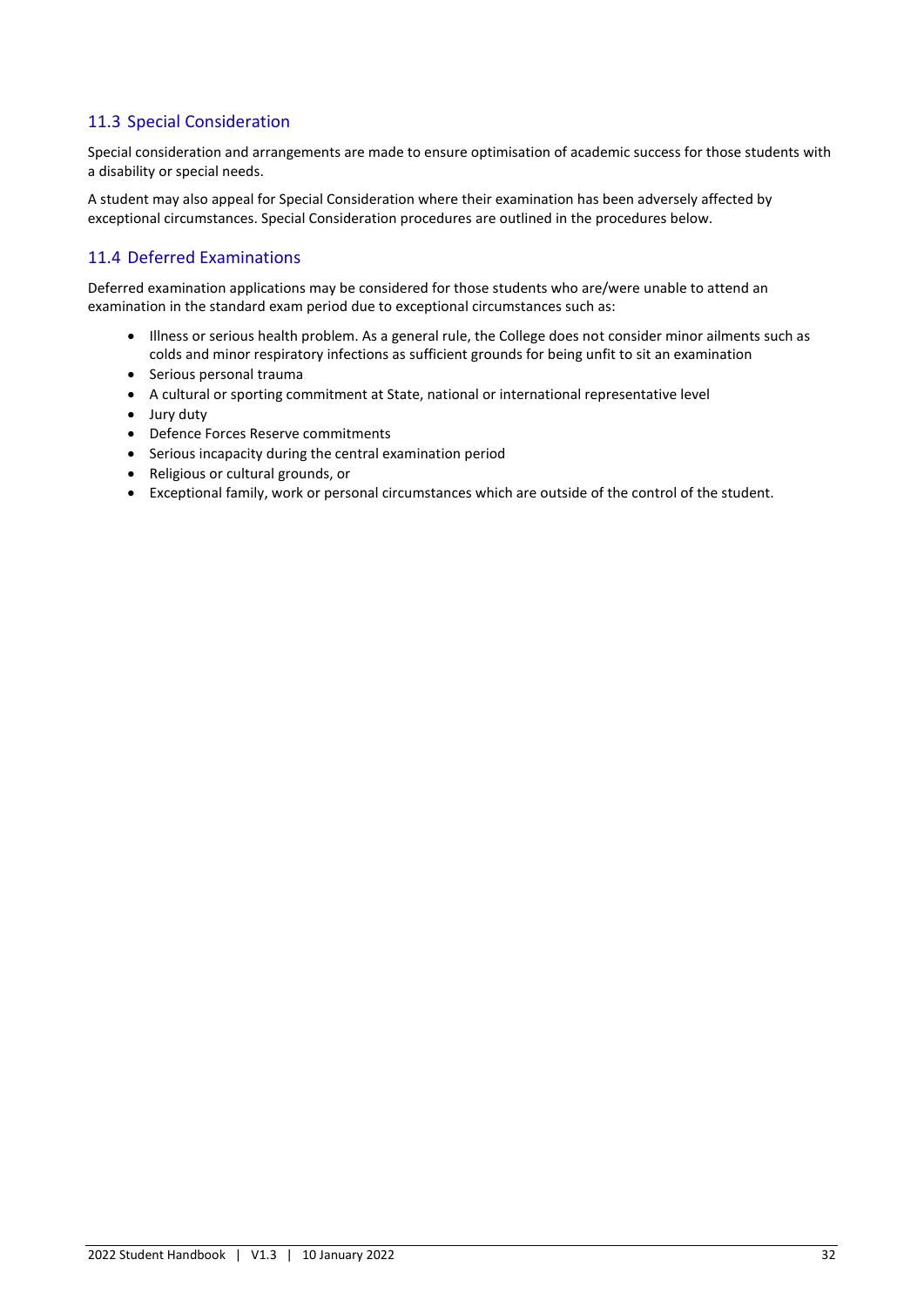# <span id="page-32-0"></span>11.5 Grades and Results

| Grade                         | <b>Quantitative Measure</b>                                                                                                                                                                                                                                                                                                                                                                                                            | <b>Qualitative Measure</b>                                                                                                                                                                                                                                                                                |  |
|-------------------------------|----------------------------------------------------------------------------------------------------------------------------------------------------------------------------------------------------------------------------------------------------------------------------------------------------------------------------------------------------------------------------------------------------------------------------------------|-----------------------------------------------------------------------------------------------------------------------------------------------------------------------------------------------------------------------------------------------------------------------------------------------------------|--|
| HD<br><b>High Distinction</b> | Used for a composite mark in the<br>range 84.50% and above (85 -100%<br>when rounded to the nearest<br>integer).                                                                                                                                                                                                                                                                                                                       | Demonstrates imagination, originality or flair, based on<br>proficiency in all the learning outcomes of the unit; work is<br>interesting or surprisingly exciting, challenging, well read or<br>scholarly.                                                                                                |  |
| D<br>Distinction              | Used for a composite mark in the<br>Demonstrates awareness and understanding of deeper and<br>range of 74.50% - 84.49 (75 - 84%<br>less obvious aspects of the unit, such as ability to identify and<br>when rounded to the nearest<br>debate critical issues or problems, ability to solve non-routine<br>problems, ability to adapt and apply ideas to new situations,<br>integer).<br>and ability to invent and evaluate new ideas. |                                                                                                                                                                                                                                                                                                           |  |
| C<br>Credit                   | Used for a composite mark in the<br>range of 64.50 - 74.49% (65 - 74%<br>when rounded to the nearest<br>integer).                                                                                                                                                                                                                                                                                                                      | Demonstrates ability to use and apply fundamental concepts<br>and skills of the unit, going beyond mere replication of content<br>knowledge or skill to show understanding of key ideas,<br>awareness of their relevance, some use of analytical skills, and<br>some originality or insight.              |  |
| P<br>Pass                     | Used for a composite mark in the<br>range 49.50 - 64.49% (50 - 64%<br>when rounded to the nearest<br>integer).                                                                                                                                                                                                                                                                                                                         | Demonstrates the learning outcomes of the unit, such as<br>knowledge of fundamental concepts and performance of basic<br>skills; demonstrates sufficient quality of performance to be<br>considered satisfactory or adequate or competent or capable<br>in relation to the learning outcomes of the unit. |  |
| F<br>Fail                     | Fails to demonstrate the learning outcomes of the unit. Used for a composite mark below 49.50%<br>(50% when rounded to the nearest integer) or where overall pass requirements approved for a unit<br>are not met. Pass requirements for each unit are stated in the Unit Profile.                                                                                                                                                     |                                                                                                                                                                                                                                                                                                           |  |
| PN<br>Pass Non-Grade          | Used to indicate a pass in a unit for which a full range of grades is not available. That is, the only<br>possible outcomes are Fail (F) or Pass Non-Grade (PN).                                                                                                                                                                                                                                                                       |                                                                                                                                                                                                                                                                                                           |  |

The criterion-referenced form of grading used at the ACC is described below.

For further information, please refer to the Grades and Results Policy and Procedures which is available on the policy [page](https://acc.sa.edu.au/policies/) of the ACC website

#### **Notification of Results**

The Student Experience Manager provides final grades after the Academic Board has ratified them. Final grades are accessible by students through the online Learner App at the end of each semester.

#### **Academic Transcripts**

All graduating students are issued an official transcript for the Bachelor of Chiropractic degree on their graduation. These are available at the graduation ceremony.

Additional copies of transcripts provided by the College will incur a \$25 administration charge per transcript.

# <span id="page-32-1"></span>11.6 Appeal of Grades and Results

Should a student wish to appeal the awarding of a particular grade/result, they are advised to consult the Student Academic Appeals Procedure which is available on the [policy page](https://acc.sa.edu.au/policies/) of the ACC website This document explains the possible grounds for an Appeal, the procedures for a student to lodge an Appeal, and the ACC procedures for consideration and determination of the outcome of an Appeal.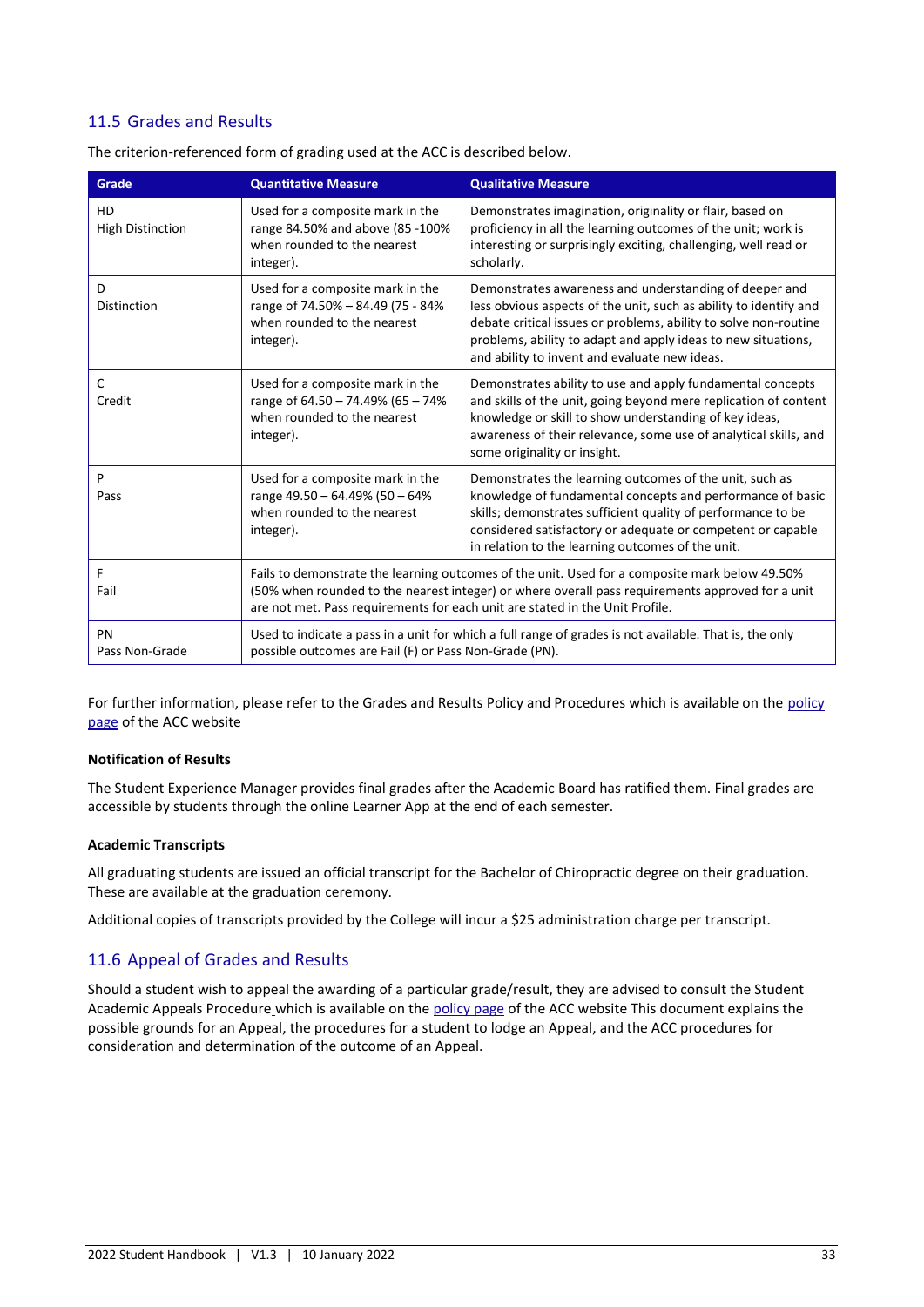# <span id="page-33-0"></span>11.7 Academic Integrity

The ACC holds in high regard the academic standards of integrity, honesty and ethical behaviour in all areas of academic endeavour. The College will not tolerate behaviour that would bring the College into disrepute or damage its reputation as a high quality higher education provider committed to academic rigour and the maintenance of exemplary academic standards. The ACC investigates and deals with academic misconduct in a clear, consistent approach and applies penalties that are fair and equitable to the level of misconduct.

In order to uphold these standards, the College requires acceptable and appropriate behaviour and conduct in the learning environment, including accuracy, honesty and accountability.

Academic standards in relation to correct referencing and acknowledgement of sources are highly valued by ACC and are specifically taught and developed as part of the student orientation program and in each course unit.

The ACC takes seriously its mission to educate students and reinforce the parameters by which students will be held academically accountable. It has committed to the use of Turnitin® as part of its efforts to identify and prevent academic misconduct.

ACC investigates and deals with all manner of student academic misconduct in a clear, consistent approach, applying penalties that are fair and equitable to the level of misconduct.

For further details on how ACC educates students on academic integrity and deals with plagiarism, academic misconduct and other breaches of academic integrity, please refer to the Academic Integrity Policy and Procedures document which is available on the [policy page](https://acc.sa.edu.au/policies/) of the ACC website.

# <span id="page-33-1"></span>11.8 Academic Freedom

In its commitment to uphold the principles of academic freedom, the College supports the right of all scholars, staff and affiliates to participate and actively engage others in scholarly debate. The College encourages critical thinking and recognises the right to expression of thought, ideas and opinions, within the remit of law, terms of engagement with the College, and the College's policies and procedures.

For a list of the rights of Academic Freedom (of which two primary elements are Freedom of Speech and Intellectual Inquiry) available to all staff, students and affiliates along with responsibilities, refer to the Academic Freedom Policy which is available on th[e policy page](https://acc.sa.edu.au/policies/) of the ACC website.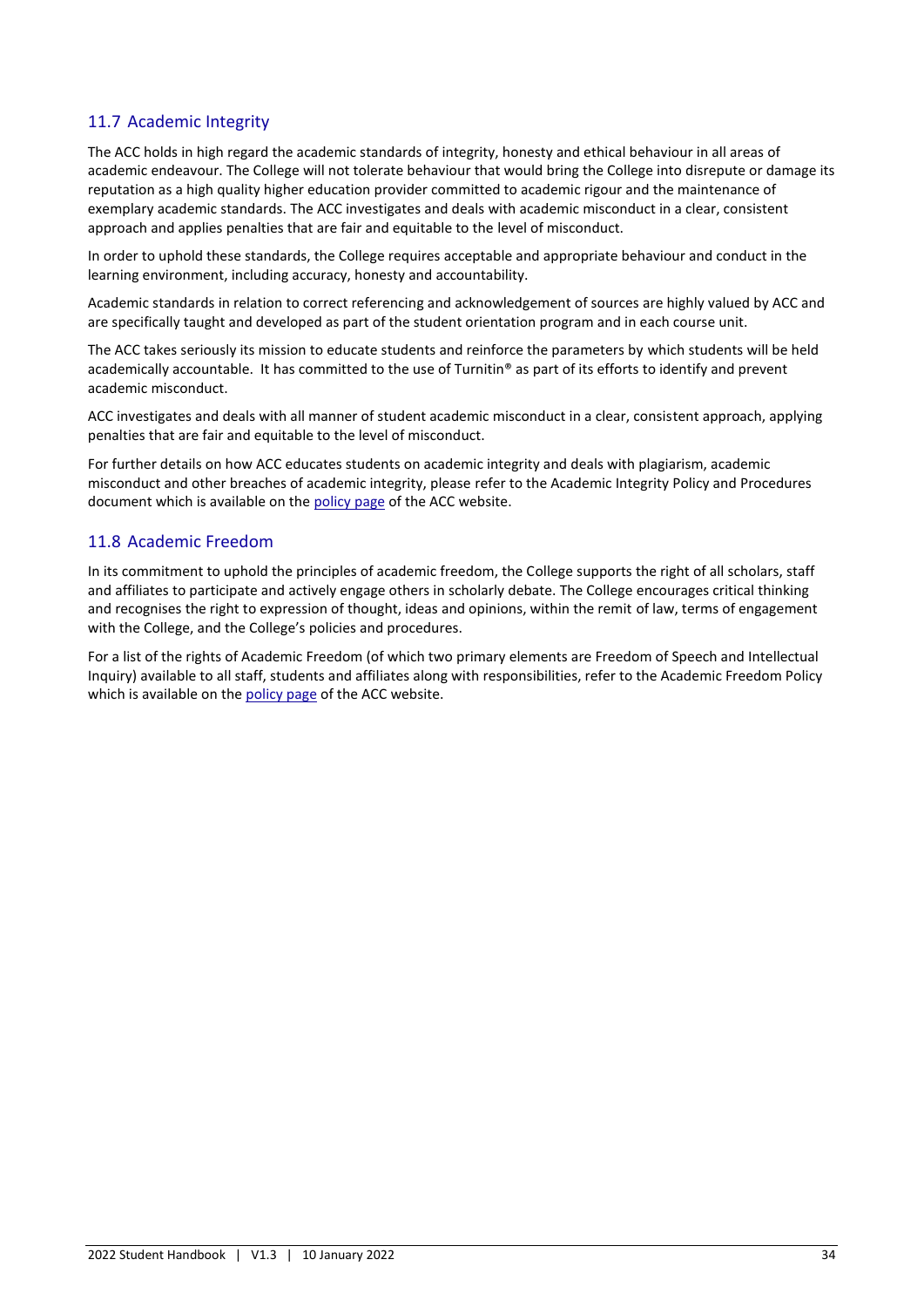# <span id="page-34-0"></span>12 Fees and Finances

Applicants who are offered enrolment to the College must arrange tuition fee payment of their semester fees by the Census Date to guarantee their place in the program. A Schedule of Fees is published prior to each semester on the ACC website.

Full time semester tuition fees are \$AUD13,000 (\$26,000 per annum) for domestic students. Please refer to the 2022 Schedule of Fees which is available the [ACC website](https://acc.sa.edu.au/) for part time semester tuition fees as tuition fee charges for each unit are based on credit point weightings, as some units will cost more than others depending on the credit points allocated to them.

Semester tuition fees can be paid in one of the following ways:

- 1. **FEE-HELP LOAN**: The online eCAF (Electronic Commonwealth Assistance Form) to be completed by the first day of the semester.
- 2. **Payment in full**: Full payment to be made on or before the Census Date.
- 3. **Payment by instalments**: Instalment agreement to be confirmed and signed no later than the Census Date. The standard instalment plan is 4 x monthly instalment payments per semester with the first payment due by the Census Date.

# <span id="page-34-1"></span>12.1 FEE-HELP Loan Scheme

The Australian Chiropractic College is approved as a FEE-HELP provider. FEE-HELP is an Australian government program that provides loans for domestic students studying at private higher education providers in Australia.

It is important to note that if you have accessed FEE-HELP before and wish to study at ACC, you may need to check the balance available for your studies.

Please visit th[e Australian Government Study Assist](https://www.studyassist.gov.au/help-loans/fee-help) website to determine your eligibility for a FEE-HELP loan and to obtain more information on borrowing limits, loan fees and the application process.

Alternatively, you can contact the College directly to discuss your situation.

#### **FEE HELP loan limit**

In 2022, ACC's tuition fees are \$26,000 per annum (\$104,000 across the four-year program) for domestic students. As previous study (pre-requisites) is required for entry to ACC, students accessing the FEE-HELP loan scheme may exceed their HELP loan limit before completing their qualification. In this situation, students would need to find alternative funding sources to complete their studies at ACC.

In 2021, the HELP loan limit was \$108,232.

#### **Alternative Financial Support**

Applicants demonstrating genuine financial or personal hardship are encouraged to contact the Student Experience Manager directly. All enquiries will be treated confidentially.

# <span id="page-34-2"></span>12.2 Tuition Fees and Withdrawals

In the event of serious illness, accident or circumstances beyond the student's control that results in the student withdrawing their enrolment before the census date, any tuition fees paid will be refunded. In this instance, students are requested to submit an *Application for Withdrawal/Leave of Absence Form*.

For withdrawal after the census date due to special circumstances, students must submit an *Application for Remission of FEE-HELP Debt or Refund of Upfront Payment of Tuition Fees Form*.

All applications for withdrawal after the census date must be approved by the Academic Dean.

Special circumstances may include medical, family/personal or employment-related reasons. You will need to provide documentary evidence of your circumstances together with your refund or remission application.

# <span id="page-34-3"></span>12.3 Tuition Fee Refunds

The following table applies to domestic students only.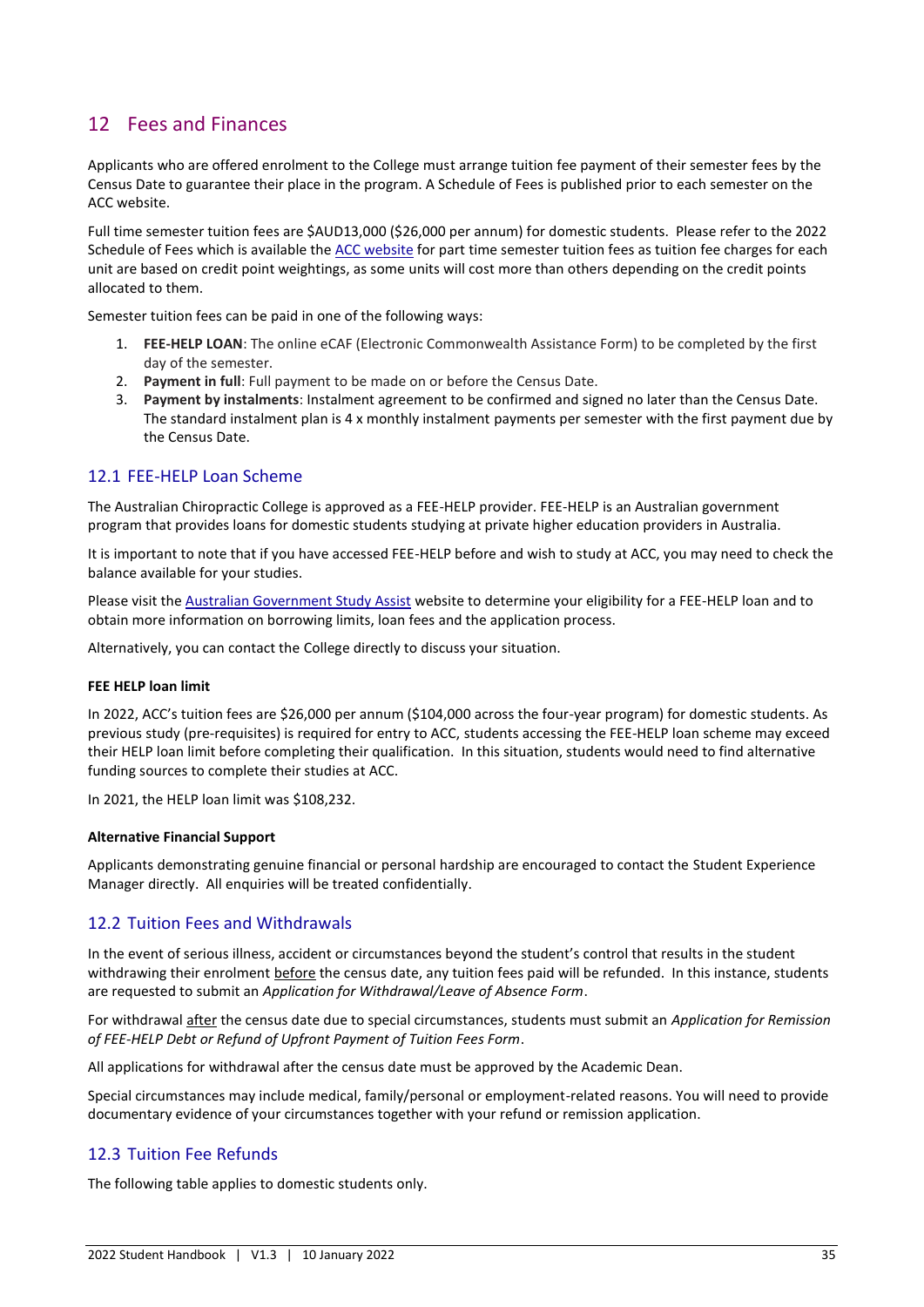International students must refer to the *International Student Guidelines/Handbook* and the related international student policies and procedures.

| <b>Withdrawal Date</b>                                                                   | <b>Refund</b>                                                                 | <b>Result recorded</b>                                                                                                           | <b>Process and Approval</b>                                                                                                                                                                                                                        |
|------------------------------------------------------------------------------------------|-------------------------------------------------------------------------------|----------------------------------------------------------------------------------------------------------------------------------|----------------------------------------------------------------------------------------------------------------------------------------------------------------------------------------------------------------------------------------------------|
| Prior to the semester or<br>unit start date:                                             | Tuition fees - 100%<br>refund.<br>No refund for Unit<br><b>Related Costs.</b> | No results recorded                                                                                                              | New students must withdraw through<br>Admissions.                                                                                                                                                                                                  |
| After the semester or<br>unit start date, and up<br>to, and including the<br>census date | Tuition Fees - 100%<br>refund.<br>No refund for Unit<br><b>Related Costs.</b> | No results recorded                                                                                                              | Continuing students must fill out and submit<br>an Application for Withdrawal/Leave of<br>Absence form to the Academic Services<br>Manager. The Academic Dean must approve<br>the withdrawal.<br>New students must withdraw through<br>Admissions. |
| After the census date                                                                    | No refund unless<br>there are<br>exceptional<br>circumstances.                | Withdrawal 'WD'<br>If the unit is 75% or more<br>complete at the time of<br>withdrawal, the result<br>recorded is an 'F' - Fail. | All students must fill out and submit an<br>Application for Remission of FEE-HELP Debt<br>or Refund of Upfront Payment of Tuition Fees<br>form to the Academic Services Manager. The<br>Academic Dean must approve the<br>withdrawal.              |

For further information on Fees and Fee Refunds, please refer to the Domestic Student Loans and Fees Policy which is available on th[e policy page](https://acc.sa.edu.au/policies/) of the ACC website.

Students who wish to withdraw after the census date due to Special Circumstances that are beyond their control must fill out the Application for Remission of FEE-HELP Debt or Refund of Upfront Payment of Tuition Fees form to apply for a refund of tuition fees paid upfront and/or a remission of your FEE-HELP balance.

#### **Criteria for Special Circumstances**

In all cases, special circumstances must have a significant impact on you and your ability to complete the course(s) you have undertaken to study. Therefore, you should demonstrate that the circumstances:

- are beyond your control; are not a result of your action or inaction; and are unusual, uncommon or abnormal;
- occur on or after the census date OR occur before the census date, but worsen after that day, OR occur before the census date but the full effect or magnitude does not become apparent until on or after that day; and
- make it impracticable for you to complete the attendance and/or assessment requirements of your course(s).

Please note: Consideration will be given to whether, at the time the circumstances emerged, it was already impracticable for you to meet the requirements of the course(s). For example, where progressive requirements relating to compulsory assessment and/or attendance at classes for the course(s) had not been met at the time the circumstances emerged.

# <span id="page-35-0"></span>12.4 Tuition Fee Increases

Tuition fees for future years are subject to change at the discretion of the College. If tuition fees change, the College will notify students within a reasonable timeframe.

# <span id="page-35-1"></span>12.5 Tuition Fee Protection

As a higher education provider, the College is required to participate in tuition protection arrangements for both HELP students and domestic up-front paying students.